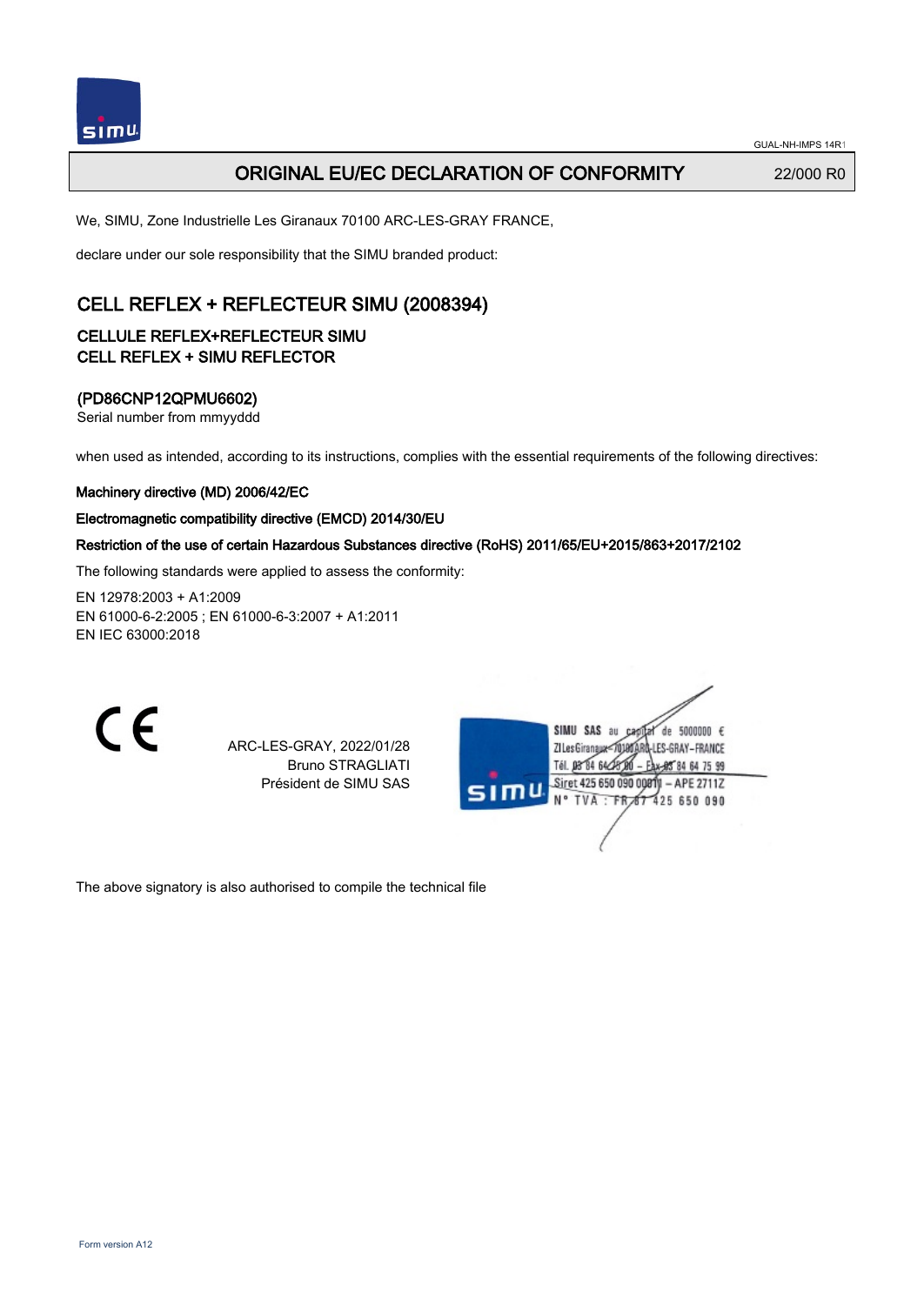

# ORIGINAL EU/EC DECLARATION OF CONFORMITY DECLARATION EU/CE DE CONFORMITE ORIGINALE

22/000 R0

We, SIMU, Zone Industrielle Les Giranaux 70100 ARC-LES-GRAY FRANCE, Nous,

declare under our sole responsibility that the SIMU branded product: declarons sous notre seule responsabilité que le produit de marque SIMU

# CELL REFLEX + REFLECTEUR SIMU (2008394)

### CELLULE REFLEX+REFLECTEUR SIMU CELL REFLEX + SIMU REFLECTOR

### (PD86CNP12QPMU6602)

Serial number from mmyyddd Numéro de série à partir de

when used as intended, according to its instructions, complies with the essential requirements of the following directives: utilisé, selon l'usage prévu, comme décrit dans son manuel d'utilisation, est conforme aux exigences essentielles des directives suivantes

#### Machinery directive (MD) 2006/42/EC

Directive Machine 2006/42/EC

#### Electromagnetic compatibility directive (EMCD) 2014/30/EU

Directive compatibilité électromagnétique 2014/30/EU

#### Restriction of the use of certain Hazardous Substances directive (RoHS) 2011/65/EU+2015/863+2017/2102

Directive RoHS 2011/65/EU+2015/863+2017/2102

The following standards were applied to assess the conformity: Les normes de référence suivantes ont été appliquées pour évaluer la conformité

EN 12978:2003 + A1:2009 EN 61000‑6‑2:2005 ; EN 61000‑6‑3:2007 + A1:2011 EN IEC 63000:2018

 $\epsilon$ 

ARC-LES-GRAY, 2022/01/28 Bruno STRAGLIATI Président de SIMU SAS



The above signatory is also authorised to compile the technical file

La personne signataire ci-dessus est aussi celle autorisée à constituer le dossier technique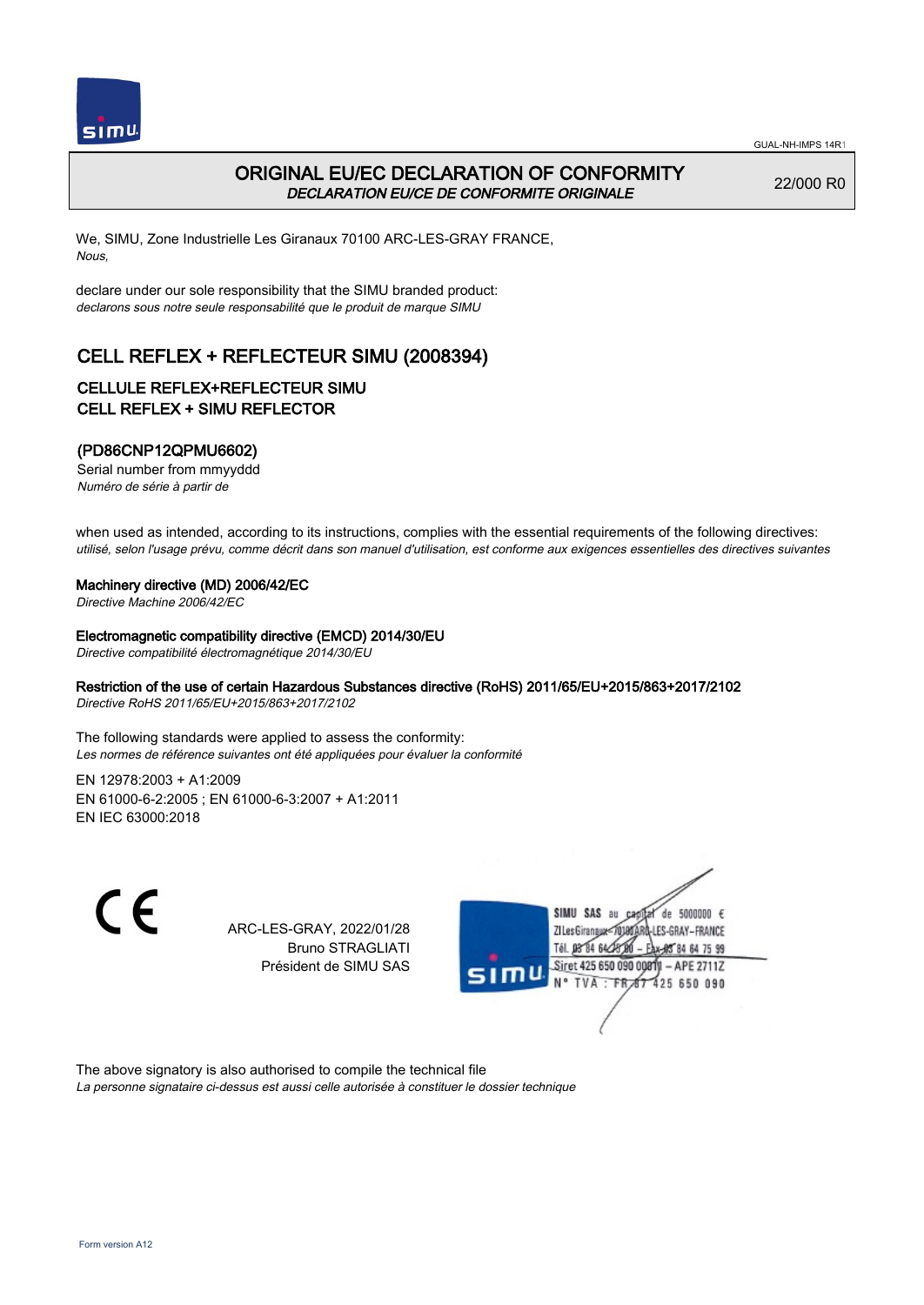

## ORIGINAL EU/EC DECLARATION OF CONFORMITY ORIGINAL EU/EG-KONFORMITÄTSERKLÄRUNG

22/000 R0

We, SIMU, Zone Industrielle Les Giranaux 70100 ARC-LES-GRAY FRANCE, Wir,

declare under our sole responsibility that the SIMU branded product: erklären unter unserer alleinigen Verantwortung, dass das mit der Marke SIMU versehene Produkt

# CELL REFLEX + REFLECTEUR SIMU (2008394)

## CELLULE REFLEX+REFLECTEUR SIMU CELL REFLEX + SIMU REFLECTOR

### (PD86CNP12QPMU6602)

Serial number from mmyyddd Seriennummer ab

when used as intended, according to its instructions, complies with the essential requirements of the following directives: den einschlägigen Bestimmungen der folgenden Richtlinien entspricht, wenn es nach den Anweisungen des Herstellers bestimmungsgemäß verwendet wird

#### Machinery directive (MD) 2006/42/EC

Maschinenrichtlinie 2006/42/EC

#### Electromagnetic compatibility directive (EMCD) 2014/30/EU

Richtlinie über die elektromagnetische Verträglichkeit 2014/30/EU

#### Restriction of the use of certain Hazardous Substances directive (RoHS) 2011/65/EU+2015/863+2017/2102

RoHS-Richtlinie 2011/65/EU+2015/863+2017/2102

The following standards were applied to assess the conformity: Die Konformität wird durch die Einhaltung folgender Normen nachgewiesen

EN 12978:2003 + A1:2009 EN 61000‑6‑2:2005 ; EN 61000‑6‑3:2007 + A1:2011 EN IEC 63000:2018

C F

ARC-LES-GRAY, 2022/01/28 Bruno STRAGLIATI Président de SIMU SAS



The above signatory is also authorised to compile the technical file

Die oben genannte Person ist auch bevollmächtigt, die relevanten technischen Unterlagen zusammenzustellen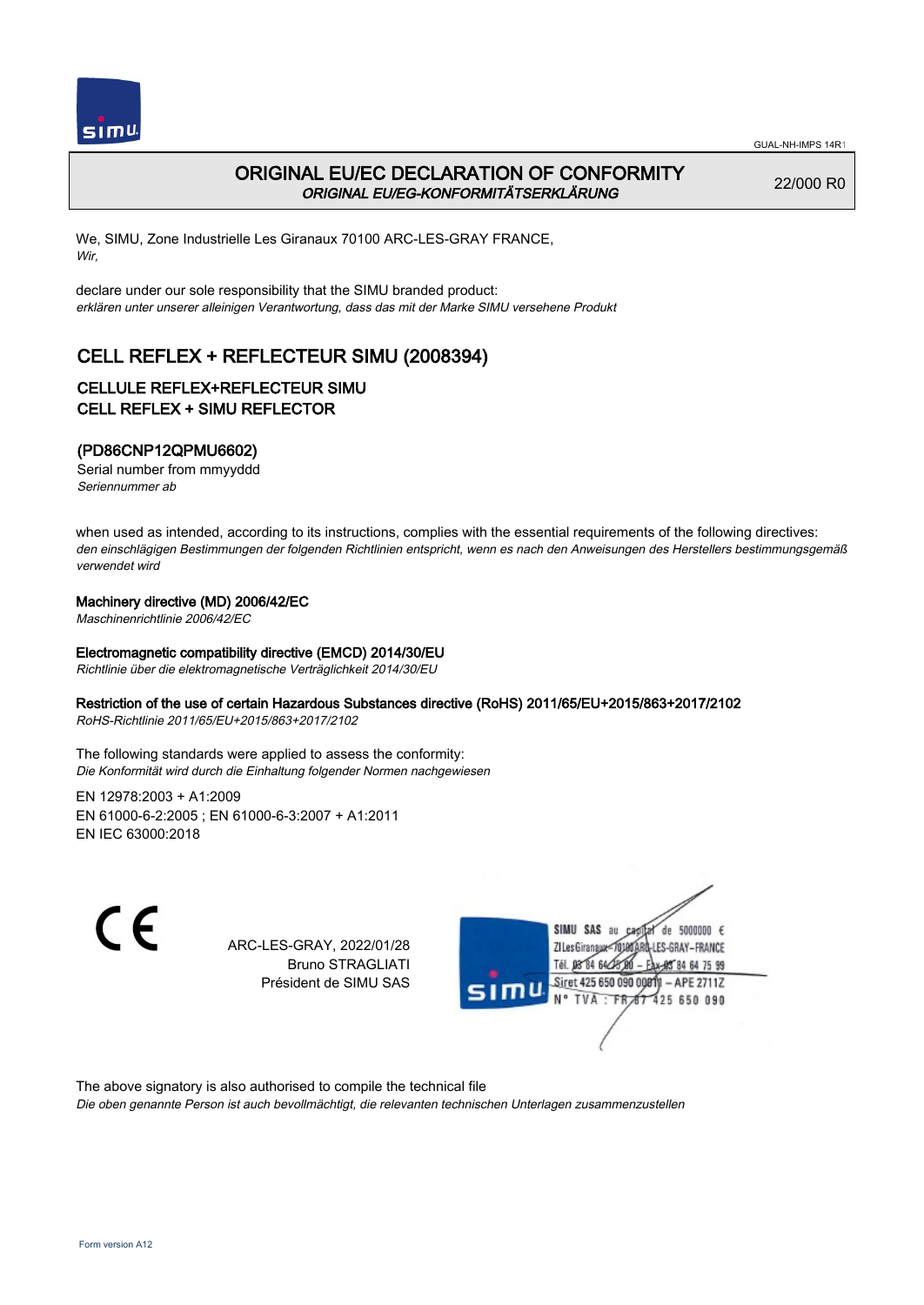



## ORIGINAL EU/EC DECLARATION OF CONFORMITY DECLARACIÓN UE/CE DE CONFORMIDAD ORIGINAL

22/000 R0

We, SIMU, Zone Industrielle Les Giranaux 70100 ARC-LES-GRAY FRANCE, Nosotros,

declare under our sole responsibility that the SIMU branded product: declaramos bajo nuestra única responsabilidad, que los productos de la marca SIMU

# CELL REFLEX + REFLECTEUR SIMU (2008394)

### CELLULE REFLEX+REFLECTEUR SIMU CELL REFLEX + SIMU REFLECTOR

### (PD86CNP12QPMU6602)

Serial number from mmyyddd número de serie a partir de

when used as intended, according to its instructions, complies with the essential requirements of the following directives: cuando se utilizan según el uso previsto, de conformidad con sus instrucciones, cumplen con los requisitos esenciales de las siguientes directivas

#### Machinery directive (MD) 2006/42/EC

Directiva "Máquinas" 2006/42/EC

#### Electromagnetic compatibility directive (EMCD) 2014/30/EU

Directiva compatibilidad electromagnética 2014/30/EU

#### Restriction of the use of certain Hazardous Substances directive (RoHS) 2011/65/EU+2015/863+2017/2102

Directiva RoHS 2011/65/EU+2015/863+2017/2102

The following standards were applied to assess the conformity: Las siguientes normas de referencia han sido aplicadas para evaluar la conformidad

EN 12978:2003 + A1:2009 EN 61000‑6‑2:2005 ; EN 61000‑6‑3:2007 + A1:2011 EN IEC 63000:2018

C F

ARC-LES-GRAY, 2022/01/28 Bruno STRAGLIATI Président de SIMU SAS



The above signatory is also authorised to compile the technical file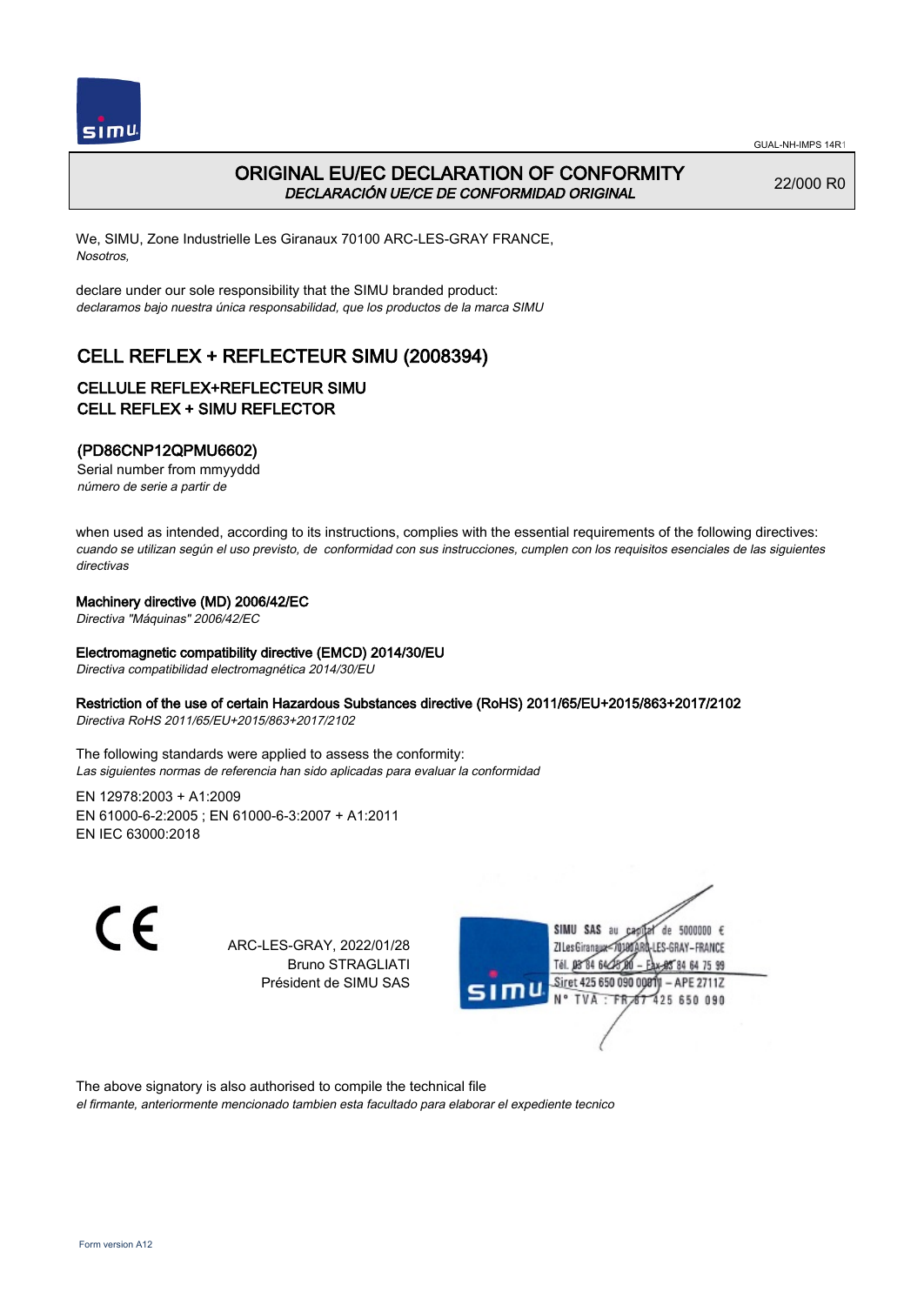

# ORIGINAL EU/EC DECLARATION OF CONFORMITY DICHIARAZIONE DI CONFORMITÀ UE/CE ORIGINALE

22/000 R0

We, SIMU, Zone Industrielle Les Giranaux 70100 ARC-LES-GRAY FRANCE, Noi,

declare under our sole responsibility that the SIMU branded product: dichiariamo sotto la nostra esclusiva responsabilità che l'appareccho di marca SIMU

# CELL REFLEX + REFLECTEUR SIMU (2008394)

## CELLULE REFLEX+REFLECTEUR SIMU CELL REFLEX + SIMU REFLECTOR

### (PD86CNP12QPMU6602)

Serial number from mmyyddd Numero di serie a partire da

when used as intended, according to its instructions, complies with the essential requirements of the following directives: se utilizzato secondo l'uso previsto, come descritto nel suo manuale d'istruzioni, è conforme ai requisiti essenziali delle sequenti Direttive

#### Machinery directive (MD) 2006/42/EC

Direttiva Macchine 2006/42/EC

#### Electromagnetic compatibility directive (EMCD) 2014/30/EU

Direttiva compatibilità elettromagnetica 2014/30/EU

#### Restriction of the use of certain Hazardous Substances directive (RoHS) 2011/65/EU+2015/863+2017/2102

Direttiva RoHS 2011/65/EU+2015/863+2017/2102

The following standards were applied to assess the conformity: I seguenti standard di riferimento sono stati applicati per ottenere la conformità

EN 12978:2003 + A1:2009 EN 61000‑6‑2:2005 ; EN 61000‑6‑3:2007 + A1:2011 EN IEC 63000:2018

 $\epsilon$ 

ARC-LES-GRAY, 2022/01/28 Bruno STRAGLIATI Président de SIMU SAS



The above signatory is also authorised to compile the technical file Il firmatario è inoltre autorizzato a costituire il fascicolo tecnico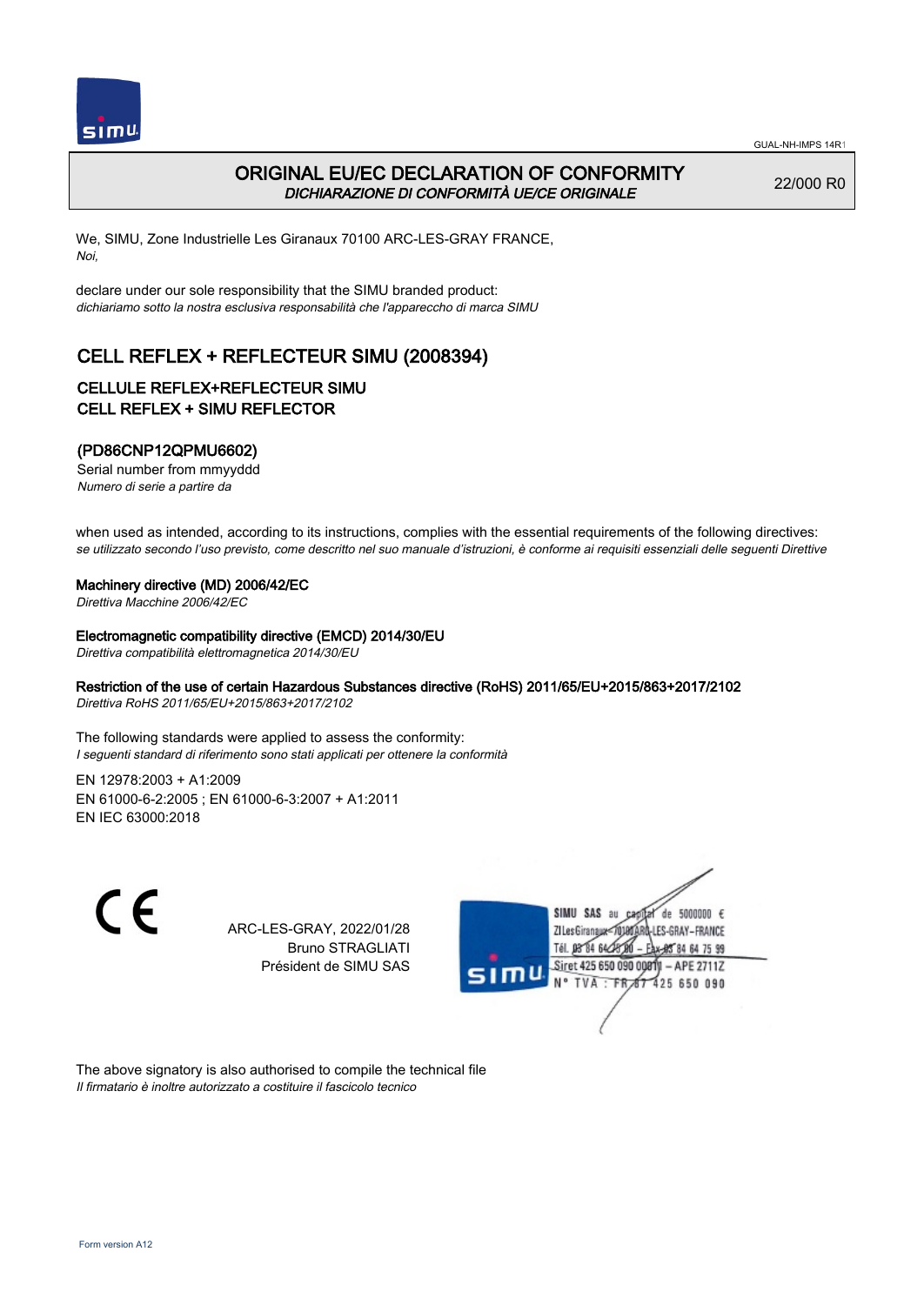

## ORIGINAL EU/EC DECLARATION OF CONFORMITY ОРИГИНАЛНА EU/EC ДЕКЛАРАЦИЯ ЗА СЪОТВЕТСТВИЕ

22/000 R0

We, SIMU, Zone Industrielle Les Giranaux 70100 ARC-LES-GRAY FRANCE, Ние,

declare under our sole responsibility that the SIMU branded product: декларираме на своя лична отговорност, че продукт с търговска марка SIMU

# CELL REFLEX + REFLECTEUR SIMU (2008394)

### CELLULE REFLEX+REFLECTEUR SIMU CELL REFLEX + SIMU REFLECTOR

### (PD86CNP12QPMU6602)

Serial number from mmyyddd сериен номер от

when used as intended, according to its instructions, complies with the essential requirements of the following directives: когато се използва съобразно предназначението си и в съответствие с инструкциите е в съответствие с основните изисквания на следните директиви

#### Machinery directive (MD) 2006/42/EC

Машинна директива 2006/42/EC

#### Electromagnetic compatibility directive (EMCD) 2014/30/EU

Директива за електромагнитна съвместимост 2014/30/EU

#### Restriction of the use of certain Hazardous Substances directive (RoHS) 2011/65/EU+2015/863+2017/2102

RoHS Директива относно ограничението на употребата на определени опасни вещества в електрическото и електронното оборудване 2011/65/EU+2015/863+2017/2102

The following standards were applied to assess the conformity: Следните референтни стандарти са приложени за оценяване на съответствието

EN 12978:2003 + A1:2009 EN 61000‑6‑2:2005 ; EN 61000‑6‑3:2007 + A1:2011 EN IEC 63000:2018

CE

ARC-LES-GRAY, 2022/01/28 Bruno STRAGLIATI Président de SIMU SAS



The above signatory is also authorised to compile the technical file Гоеподписващия също е упълномощен да съставя техническо досие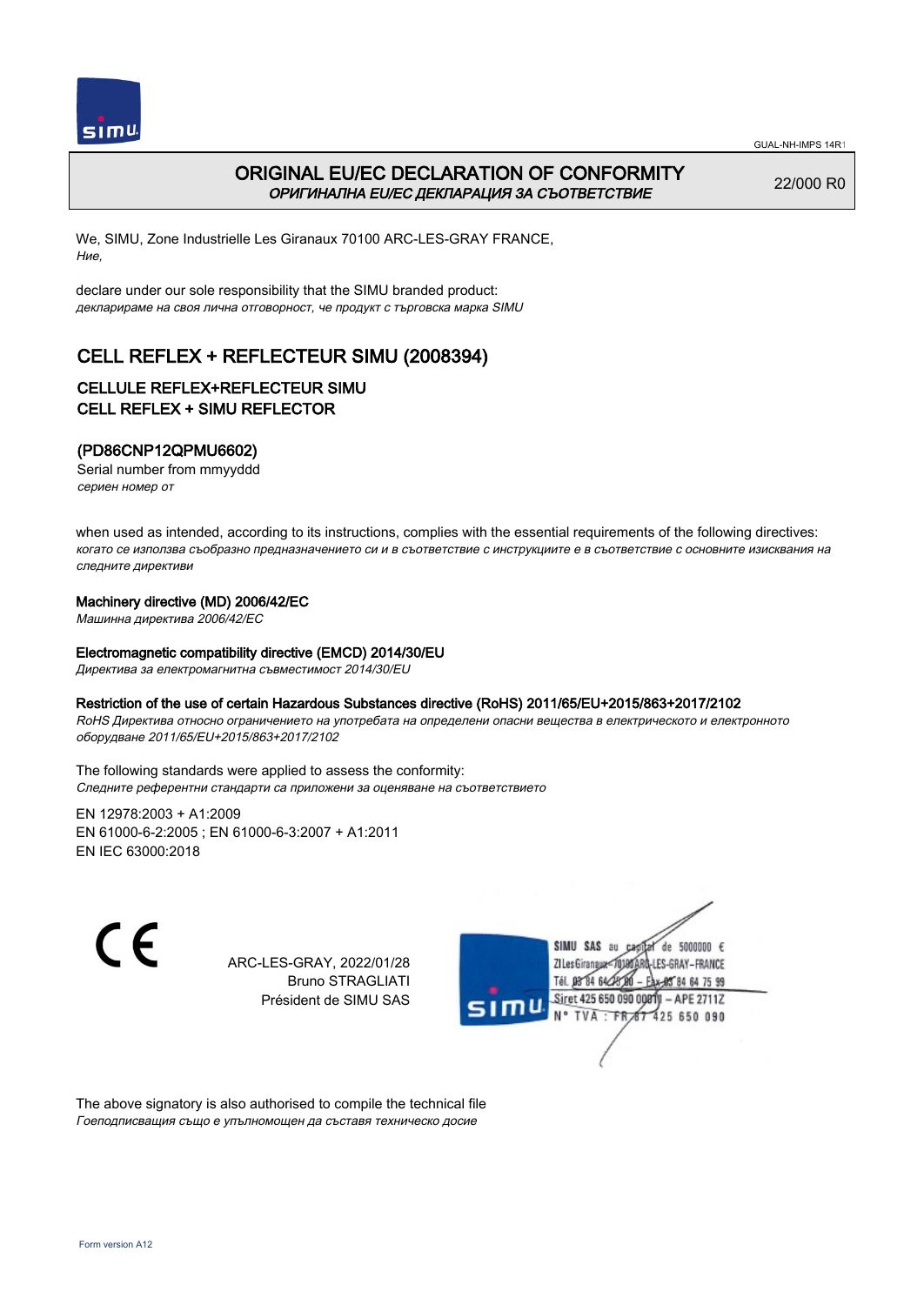

## ORIGINAL EU/EC DECLARATION OF CONFORMITY ORIGINÁLNÍ EU/ES PROHLÁŠENÍ O SHODĚ

22/000 R0

We, SIMU, Zone Industrielle Les Giranaux 70100 ARC-LES-GRAY FRANCE, My,

declare under our sole responsibility that the SIMU branded product: prohlašujeme na svou výlučnou odpovědnost, že výrobek značky SIMU

# CELL REFLEX + REFLECTEUR SIMU (2008394)

### CELLULE REFLEX+REFLECTEUR SIMU CELL REFLEX + SIMU REFLECTOR

### (PD86CNP12QPMU6602)

Serial number from mmyyddd Sériové číslo od

when used as intended, according to its instructions, complies with the essential requirements of the following directives: pokud je používán v souladu s účelem použití a s návodem, splňuje základní požadavky těchto směrnic

#### Machinery directive (MD) 2006/42/EC

Směrnice o strojních zařízeních 2006/42/EC

#### Electromagnetic compatibility directive (EMCD) 2014/30/EU

Směrnice o elektromagnetické kompatibilitě 2014/30/EU

#### Restriction of the use of certain Hazardous Substances directive (RoHS) 2011/65/EU+2015/863+2017/2102

Směrnice o omezení používání některých nebezpečných látek v elektrických a elektronických zařízeních 2011/65/EU+2015/863+2017/2102

The following standards were applied to assess the conformity: Pro posouzení shody byly použity následující normy

EN 12978:2003 + A1:2009 EN 61000‑6‑2:2005 ; EN 61000‑6‑3:2007 + A1:2011 EN IEC 63000:2018



ARC-LES-GRAY, 2022/01/28 Bruno STRAGLIATI Président de SIMU SAS



The above signatory is also authorised to compile the technical file Výše uvedená osoba je také osoba pověřená sestavením technické dokumentace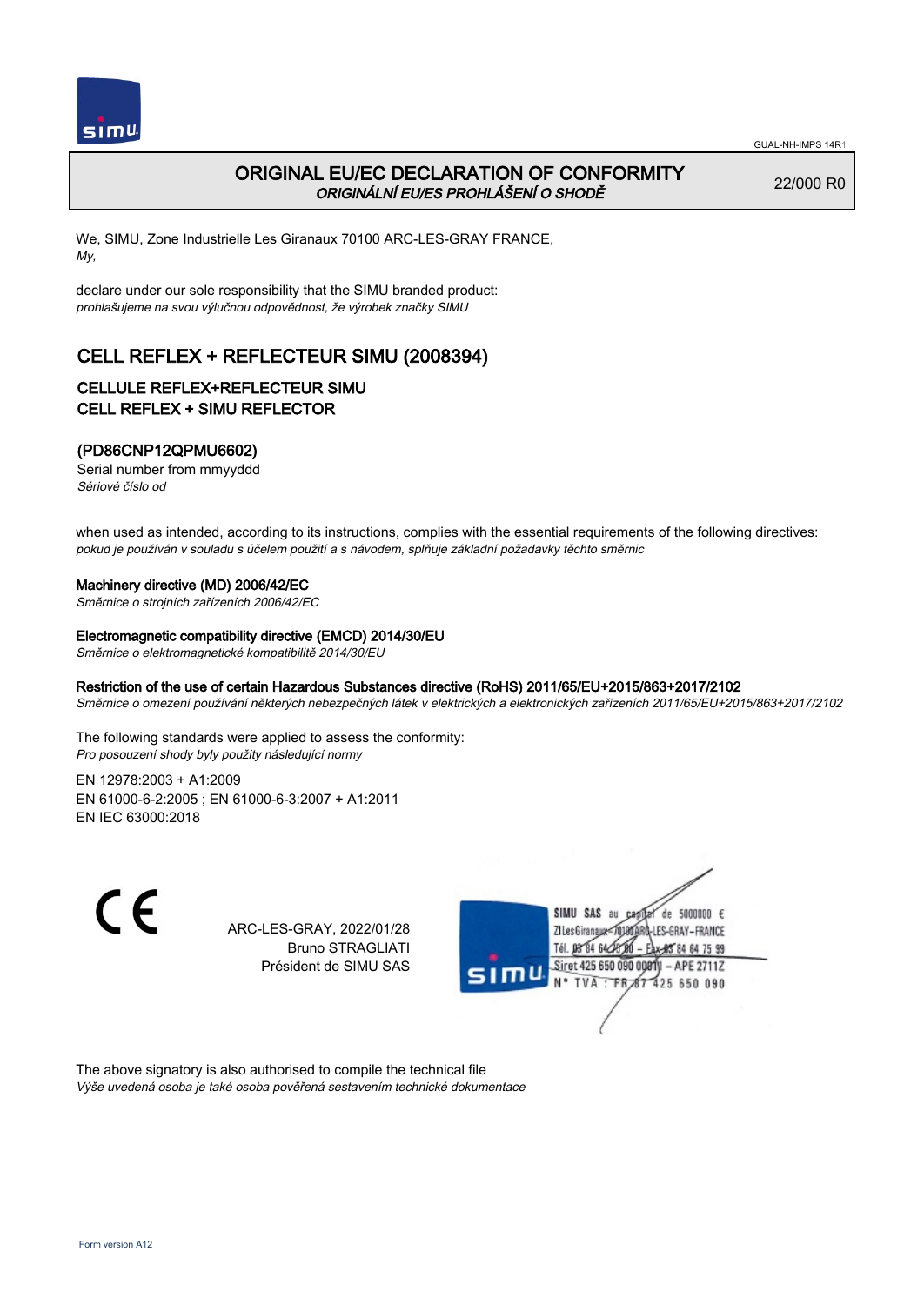

## ORIGINAL EU/EC DECLARATION OF CONFORMITY ORIGINAL EU/EF-OVERENSSTEMMELSESERKLÆRING

22/000 R0

We, SIMU, Zone Industrielle Les Giranaux 70100 ARC-LES-GRAY FRANCE, Vi,

declare under our sole responsibility that the SIMU branded product: erklærer som eneansvarlige, at SIMU mærkede produkter

# CELL REFLEX + REFLECTEUR SIMU (2008394)

### CELLULE REFLEX+REFLECTEUR SIMU CELL REFLEX + SIMU REFLECTOR

### (PD86CNP12QPMU6602)

Serial number from mmyyddd serienummer fra

when used as intended, according to its instructions, complies with the essential requirements of the following directives: når det anvendes efter hensigten, efter dennes instrukser, overholder kravene i følgende direktiver

#### Machinery directive (MD) 2006/42/EC

Maskindirektivet 2006/42/EC

#### Electromagnetic compatibility directive (EMCD) 2014/30/EU

Elektromagnetisk kompatibilitet direktiv 2014/30/EU

#### Restriction of the use of certain Hazardous Substances directive (RoHS) 2011/65/EU+2015/863+2017/2102

RoHS direktiv 2011/65/EU+2015/863+2017/2102

The following standards were applied to assess the conformity: Referencestandarderne der følger blev anvendt til at vurdere overholdelsen

EN 12978:2003 + A1:2009 EN 61000‑6‑2:2005 ; EN 61000‑6‑3:2007 + A1:2011 EN IEC 63000:2018

 $\epsilon$ 

ARC-LES-GRAY, 2022/01/28 Bruno STRAGLIATI Président de SIMU SAS



The above signatory is also authorised to compile the technical file Personen nævnt ovenfor er også godkendt til at udarbejde det tekniske dossier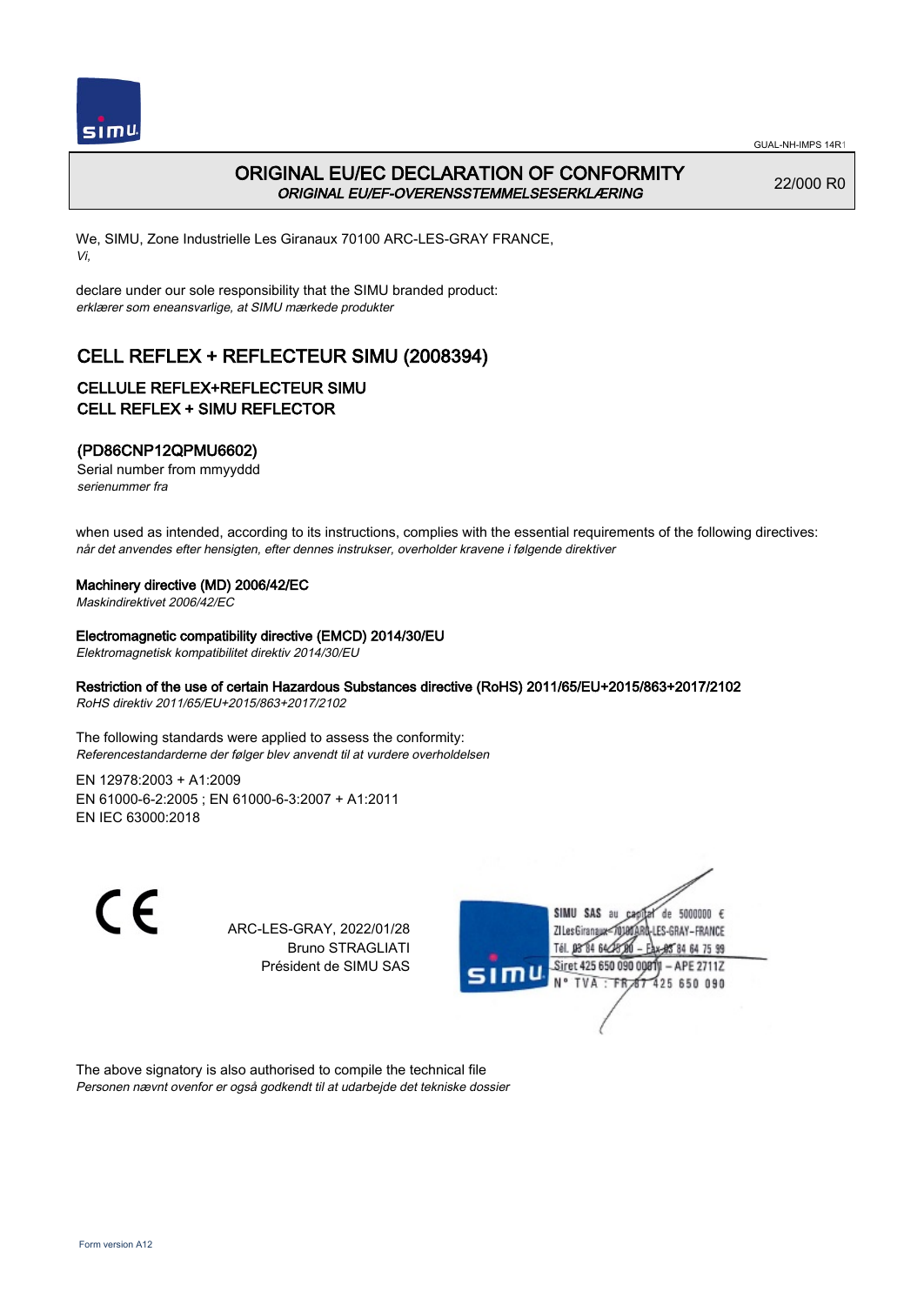

# ORIGINAL EU/EC DECLARATION OF CONFORMITY EL/EK VASTAVUSDEKLARATSIOON

22/000 R0

We, SIMU, Zone Industrielle Les Giranaux 70100 ARC-LES-GRAY FRANCE, Meie,

declare under our sole responsibility that the SIMU branded product: kinnitame kogu vastutusega, et SIMU kaubamärgiga tooted

# CELL REFLEX + REFLECTEUR SIMU (2008394)

### CELLULE REFLEX+REFLECTEUR SIMU CELL REFLEX + SIMU REFLECTOR

### (PD86CNP12QPMU6602)

Serial number from mmyyddd Seerianumber alates

when used as intended, according to its instructions, complies with the essential requirements of the following directives: kui kasutatakse eesmärgipäraselt ja juhiste kohaselt, vastavad käesoleva direktiivi põhinõuetele

#### Machinery directive (MD) 2006/42/EC

Masinate direktiiv 2006/42/EC

#### Electromagnetic compatibility directive (EMCD) 2014/30/EU

Elektromagnetilise ühilduvuse direktiiv 2014/30/EU

#### Restriction of the use of certain Hazardous Substances directive (RoHS) 2011/65/EU+2015/863+2017/2102

RoHs direktiiv ohtlike ainete kasutamise piirangute kohta elektri- ja elektroonikaseadmetes 2011/65/EU+2015/863+2017/2102

The following standards were applied to assess the conformity: Vastavusdeklaratsiooni hindamiseks kasutatakse järgmisi standardeid

EN 12978:2003 + A1:2009 EN 61000‑6‑2:2005 ; EN 61000‑6‑3:2007 + A1:2011 EN IEC 63000:2018

 $\epsilon$ 

ARC-LES-GRAY, 2022/01/28 Bruno STRAGLIATI Président de SIMU SAS



The above signatory is also authorised to compile the technical file Eelpool nimetatud isik on volitatud koostama tehnilist dokumentatsiooni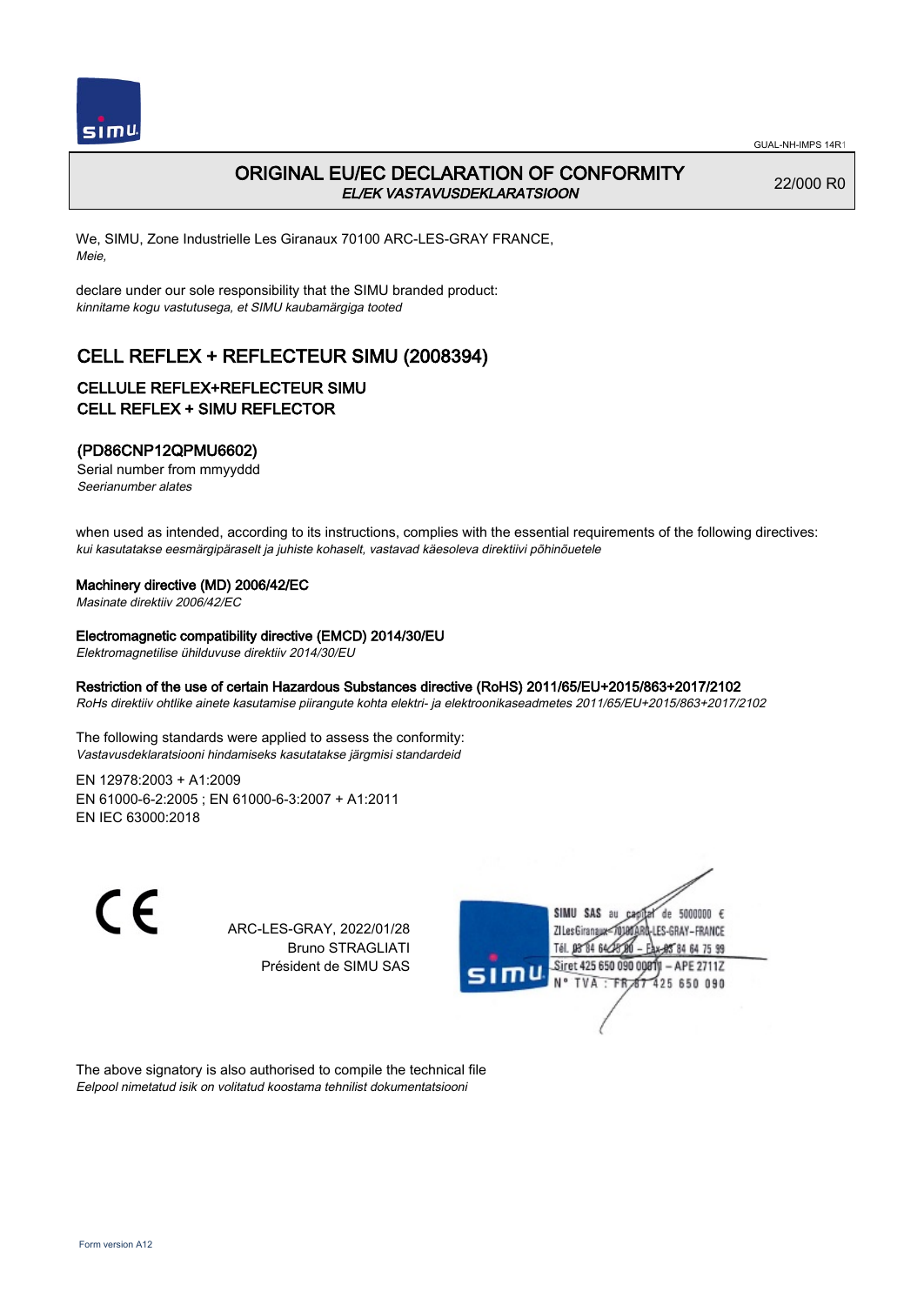

# ORIGINAL EU/EC DECLARATION OF CONFORMITY ALKUPERÄISET EU/EY-VAATIMUSTENMUKAISUUSVAKUUTUS

22/000 R0

We, SIMU, Zone Industrielle Les Giranaux 70100 ARC-LES-GRAY FRANCE, Me,

declare under our sole responsibility that the SIMU branded product: vakuutamme omalla vastuullamme, että SIMU merkkituote

# CELL REFLEX + REFLECTEUR SIMU (2008394)

### CELLULE REFLEX+REFLECTEUR SIMU CELL REFLEX + SIMU REFLECTOR

### (PD86CNP12QPMU6602)

Serial number from mmyyddd sarjanumerot

when used as intended, according to its instructions, complies with the essential requirements of the following directives: kun käytettynä oikein ja sen ohjeiden mukaan, noudattaa seuraavien direktiivien olennaisia vaatimuksia

#### Machinery directive (MD) 2006/42/EC

Konedirektiivin 2006/42/EC

#### Electromagnetic compatibility directive (EMCD) 2014/30/EU

Sähkömagneettinen yhteensopivuus direktiivin 2014/30/EU

#### Restriction of the use of certain Hazardous Substances directive (RoHS) 2011/65/EU+2015/863+2017/2102

RoHS direktiivin 2011/65/EU+2015/863+2017/2102

The following standards were applied to assess the conformity: Seuraavia viitestandardeja sovellettiin vaatimustenmukaisuusvakuutusta arvioitaessa

EN 12978:2003 + A1:2009 EN 61000‑6‑2:2005 ; EN 61000‑6‑3:2007 + A1:2011 EN IEC 63000:2018

 $\epsilon$ 

ARC-LES-GRAY, 2022/01/28 Bruno STRAGLIATI Président de SIMU SAS



The above signatory is also authorised to compile the technical file Yllä allekirjoittaja on myös valtuutettu kokoamaan teknisten tiedostojen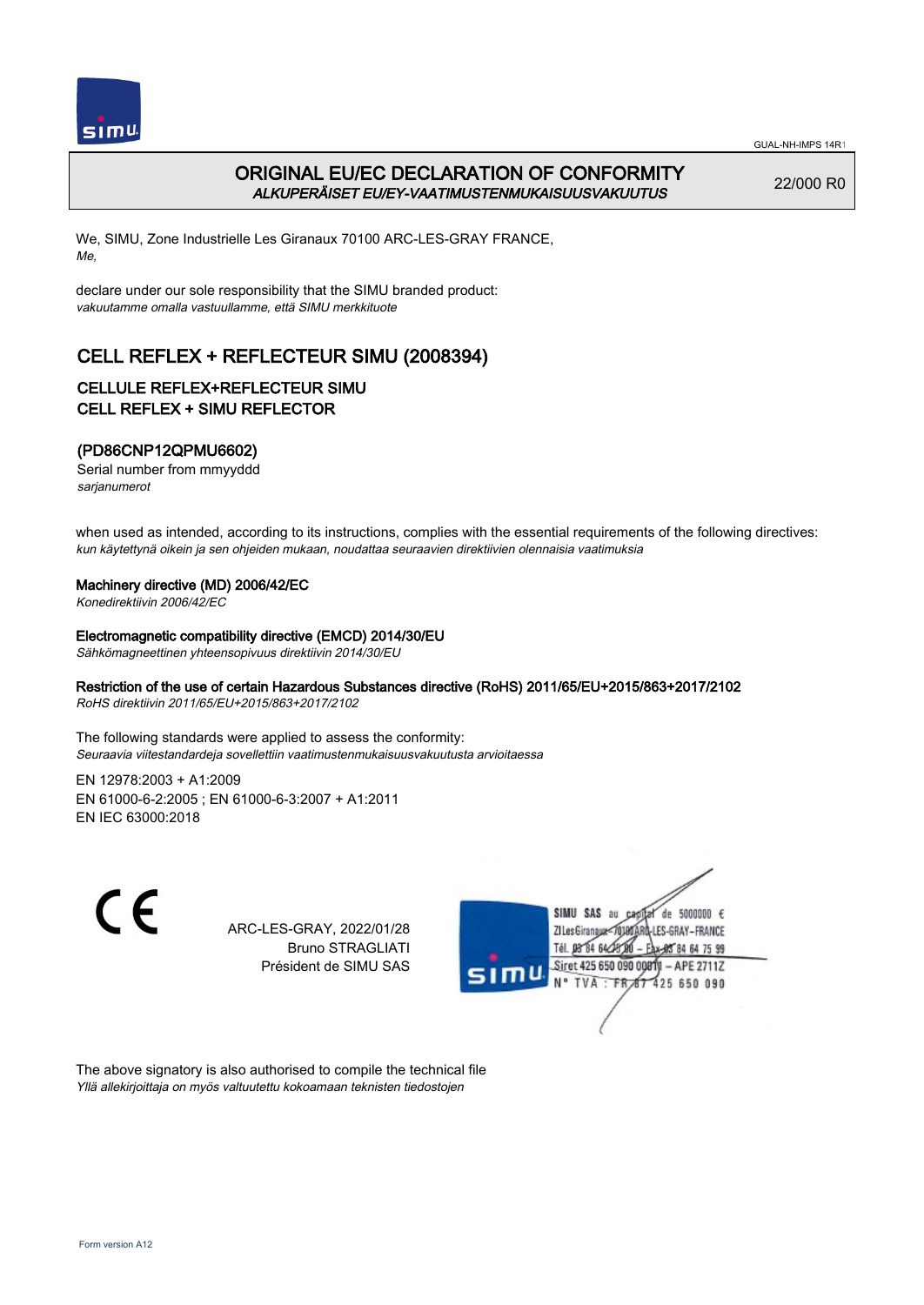

# ORIGINAL EU/EC DECLARATION OF CONFORMITY ΠΡΩΤΟΤΥΠΟ ΔΗΛΩΣΗ ΣΥΜΜΟΡΦΩΣΗΣ ΕΕ/EK

22/000 R0

We, SIMU, Zone Industrielle Les Giranaux 70100 ARC-LES-GRAY FRANCE, εμείς,

declare under our sole responsibility that the SIMU branded product: Δηλώνουμε αναλαμβάνοντας την αποκλειστική ευθύνη ότι το επώνυμο προϊόν SIMU

# CELL REFLEX + REFLECTEUR SIMU (2008394)

### CELLULE REFLEX+REFLECTEUR SIMU CELL REFLEX + SIMU REFLECTOR

### (PD86CNP12QPMU6602)

Serial number from mmyyddd σειριακό αριθμό από

when used as intended, according to its instructions, complies with the essential requirements of the following directives: όταν χρησιμοποιείται όπως έχει προβλεφθεί, σύμφωνα με τις οδηγίες του, συμφωνεί με τις βασικές απαιτήσεις των ακόλουθων οδηγιών

#### Machinery directive (MD) 2006/42/EC

Οδηγία περι μηχανικού εξοπλισμού 2006/42/EC

#### Electromagnetic compatibility directive (EMCD) 2014/30/EU

Οδηγία ηλεκτρομαγνητικής συμβατότητας 2014/30/EU

#### Restriction of the use of certain Hazardous Substances directive (RoHS) 2011/65/EU+2015/863+2017/2102

Οδηγίας RoHS 2011/65/EU+2015/863+2017/2102

The following standards were applied to assess the conformity: Τα πρότυπα αναφοράς που ακολουθούν εφαρμόστηκαν με σκοπό την αξιολόγηση της συμμόρφωσης

EN 12978:2003 + A1:2009 EN 61000‑6‑2:2005 ; EN 61000‑6‑3:2007 + A1:2011 EN IEC 63000:2018

 $\epsilon$ 

ARC-LES-GRAY, 2022/01/28 Bruno STRAGLIATI Président de SIMU SAS



The above signatory is also authorised to compile the technical file

Το πρόσωπο που αναφέρεται παραπάνω είναι επίσης εξουσιοδοτημένο να καταρτίσει τον τεχνικό φάκελο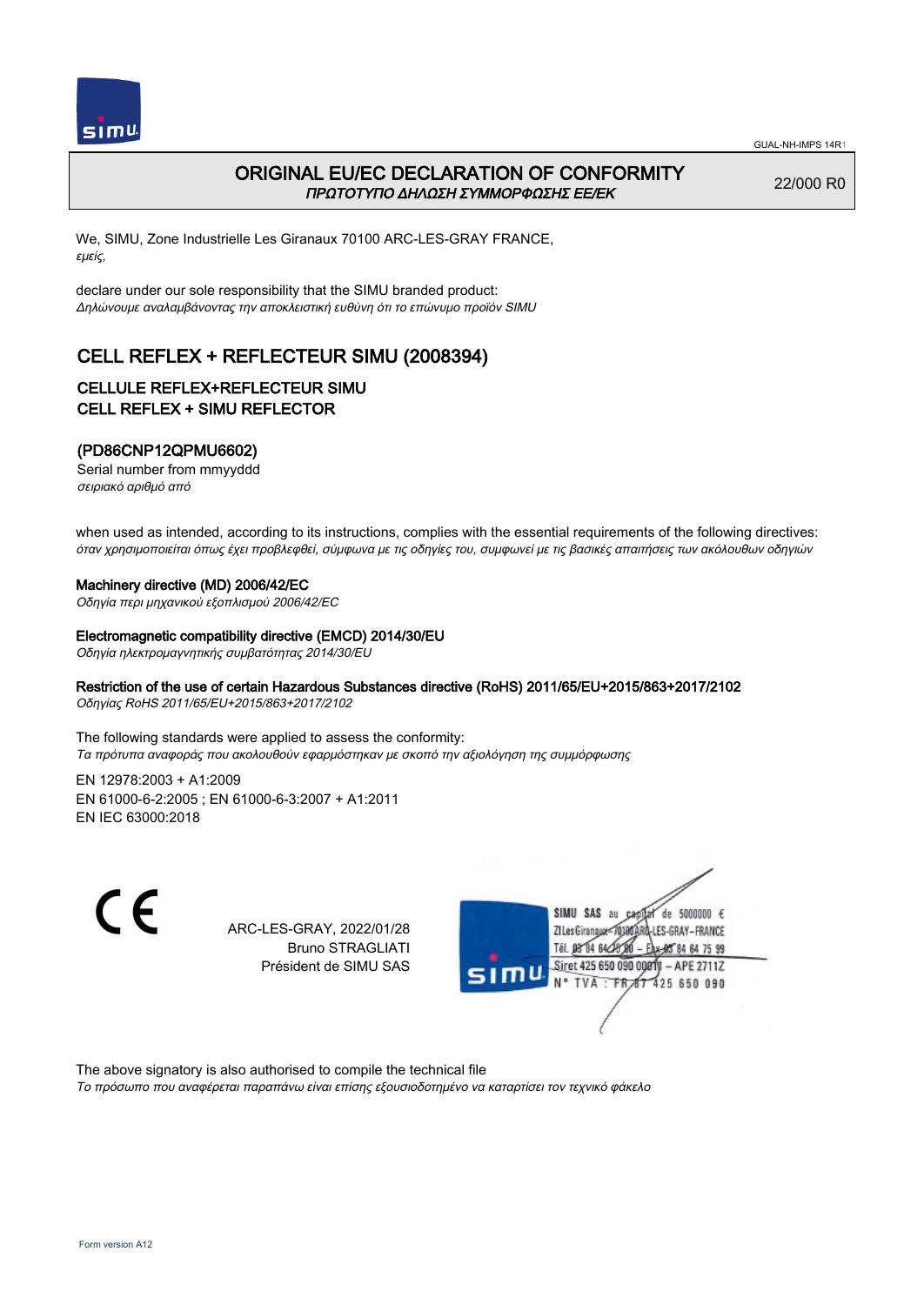

# ORIGINAL EU/EC DECLARATION OF CONFORMITY ORGINALNA EU/EC DEKLARACIJA O USKLAĐENOSTI

22/000 R0

We, SIMU, Zone Industrielle Les Giranaux 70100 ARC-LES-GRAY FRANCE, Mi,

declare under our sole responsibility that the SIMU branded product: izjavljujemo pod punom odgovornošču da je proizvod marke SIMU

# CELL REFLEX + REFLECTEUR SIMU (2008394)

### CELLULE REFLEX+REFLECTEUR SIMU CELL REFLEX + SIMU REFLECTOR

### (PD86CNP12QPMU6602)

Serial number from mmyyddd Serijski broj iz

when used as intended, according to its instructions, complies with the essential requirements of the following directives: ako se upotrebljava prema namjeni, prema važećim uputama, usklađen sa prijeko potrebnim zahtijevima slijedećih direktiva

#### Machinery directive (MD) 2006/42/EC

Direktiva o strojevima 2006/42/EC

#### Electromagnetic compatibility directive (EMCD) 2014/30/EU

Direktiva o elektromagnetskoj usklađenosti 2014/30/EU

#### Restriction of the use of certain Hazardous Substances directive (RoHS) 2011/65/EU+2015/863+2017/2102

Direktiva RoHS 2011/65/EU+2015/863+2017/2102

The following standards were applied to assess the conformity: Slijedeće reference standarda se primjenjuju da se odredi usklađenost

EN 12978:2003 + A1:2009 EN 61000‑6‑2:2005 ; EN 61000‑6‑3:2007 + A1:2011 EN IEC 63000:2018

 $\epsilon$ 

ARC-LES-GRAY, 2022/01/28 Bruno STRAGLIATI Président de SIMU SAS



The above signatory is also authorised to compile the technical file Gore navedeni potpisnik također je ovlašten za sastavljanje tehničkog dokumenta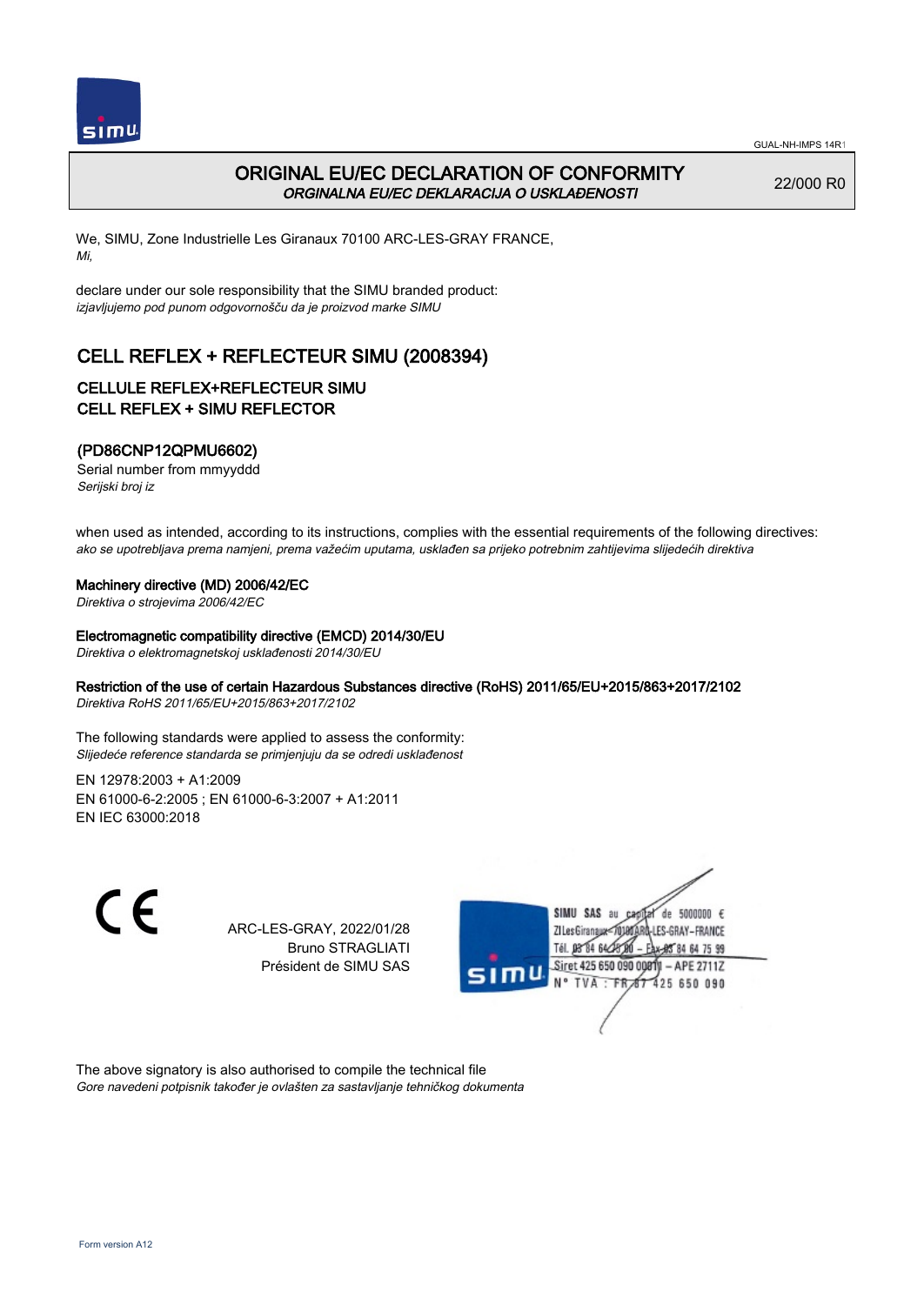

## ORIGINAL EU/EC DECLARATION OF CONFORMITY Eredeti EU/CE Megfelelőségi Nyilatkozat

22/000 R0

We, SIMU, Zone Industrielle Les Giranaux 70100 ARC-LES-GRAY FRANCE, Alulírott,

declare under our sole responsibility that the SIMU branded product: felelősségünk teljes tudatában kijelentjük, hogy a szóban forgó SIMU termék

# CELL REFLEX + REFLECTEUR SIMU (2008394)

### CELLULE REFLEX+REFLECTEUR SIMU CELL REFLEX + SIMU REFLECTOR

### (PD86CNP12QPMU6602)

Serial number from mmyyddd Sorozatszámtól

when used as intended, according to its instructions, complies with the essential requirements of the following directives: megfelel, az alábbi irányelvekben megfogalmazott alapvető követelményeknek

#### Machinery directive (MD) 2006/42/EC

Gépekre vonatkozó irányelv 2006/42/EC

#### Electromagnetic compatibility directive (EMCD) 2014/30/EU

Elektromágneses megfelelőségi irányelv 2014/30/EU

#### Restriction of the use of certain Hazardous Substances directive (RoHS) 2011/65/EU+2015/863+2017/2102

RoHS irányelv 2011/65/EU+2015/863+2017/2102

The following standards were applied to assess the conformity: A megfelelőség biztosításának érdekében az alábbi szabványok kerültek alkalmazásra

EN 12978:2003 + A1:2009 EN 61000‑6‑2:2005 ; EN 61000‑6‑3:2007 + A1:2011 EN IEC 63000:2018

 $\epsilon$ 

ARC-LES-GRAY, 2022/01/28 Bruno STRAGLIATI Président de SIMU SAS



The above signatory is also authorised to compile the technical file A fent említett aláíró is jogosult a műszaki dokumentáció összeállítására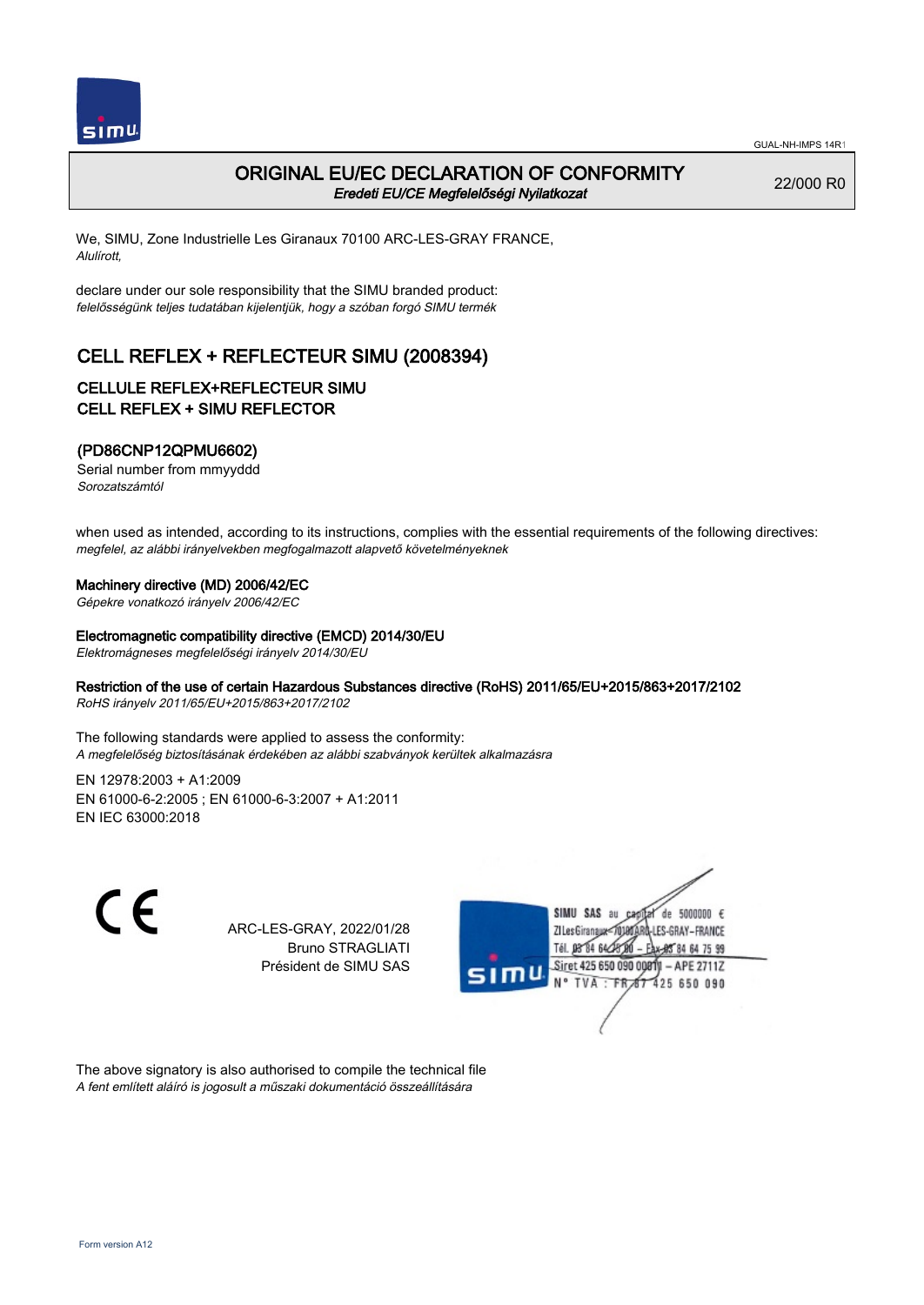

## ORIGINAL EU/EC DECLARATION OF CONFORMITY ORIGINALI ES/EB ATITIKTIES DEKLARACIJA

22/000 R0

We, SIMU, Zone Industrielle Les Giranaux 70100 ARC-LES-GRAY FRANCE, Mes,

declare under our sole responsibility that the SIMU branded product: atsakingai deklaruojame, kad SIMU kompanijos produktas

# CELL REFLEX + REFLECTEUR SIMU (2008394)

### CELLULE REFLEX+REFLECTEUR SIMU CELL REFLEX + SIMU REFLECTOR

### (PD86CNP12QPMU6602)

Serial number from mmyyddd Serijos numeris nuo

when used as intended, according to its instructions, complies with the essential requirements of the following directives: naudojamas pagal paskirtį, pagal gamintojo instrukcijas, atitinka esminius šių Direktyvų reikalavimus

#### Machinery directive (MD) 2006/42/EC

Mašinų direktyva 2006/42/EC

#### Electromagnetic compatibility directive (EMCD) 2014/30/EU

Elektromagnetinio suderinamumo direktyva 2014/30/EU

#### Restriction of the use of certain Hazardous Substances directive (RoHS) 2011/65/EU+2015/863+2017/2102

PMNA (RoHS) direktyva 2011/65/EU+2015/863+2017/2102

The following standards were applied to assess the conformity: Įverinti deklaruojamą atitiktį buvo taikomi toliau nurodyti standartai

EN 12978:2003 + A1:2009 EN 61000‑6‑2:2005 ; EN 61000‑6‑3:2007 + A1:2011 EN IEC 63000:2018

 $\epsilon$ 

ARC-LES-GRAY, 2022/01/28 Bruno STRAGLIATI Président de SIMU SAS



The above signatory is also authorised to compile the technical file Asmuo, pasirašęs šią deklaraciją, taip pat turi įgaliojimą sudaryti techninę bylą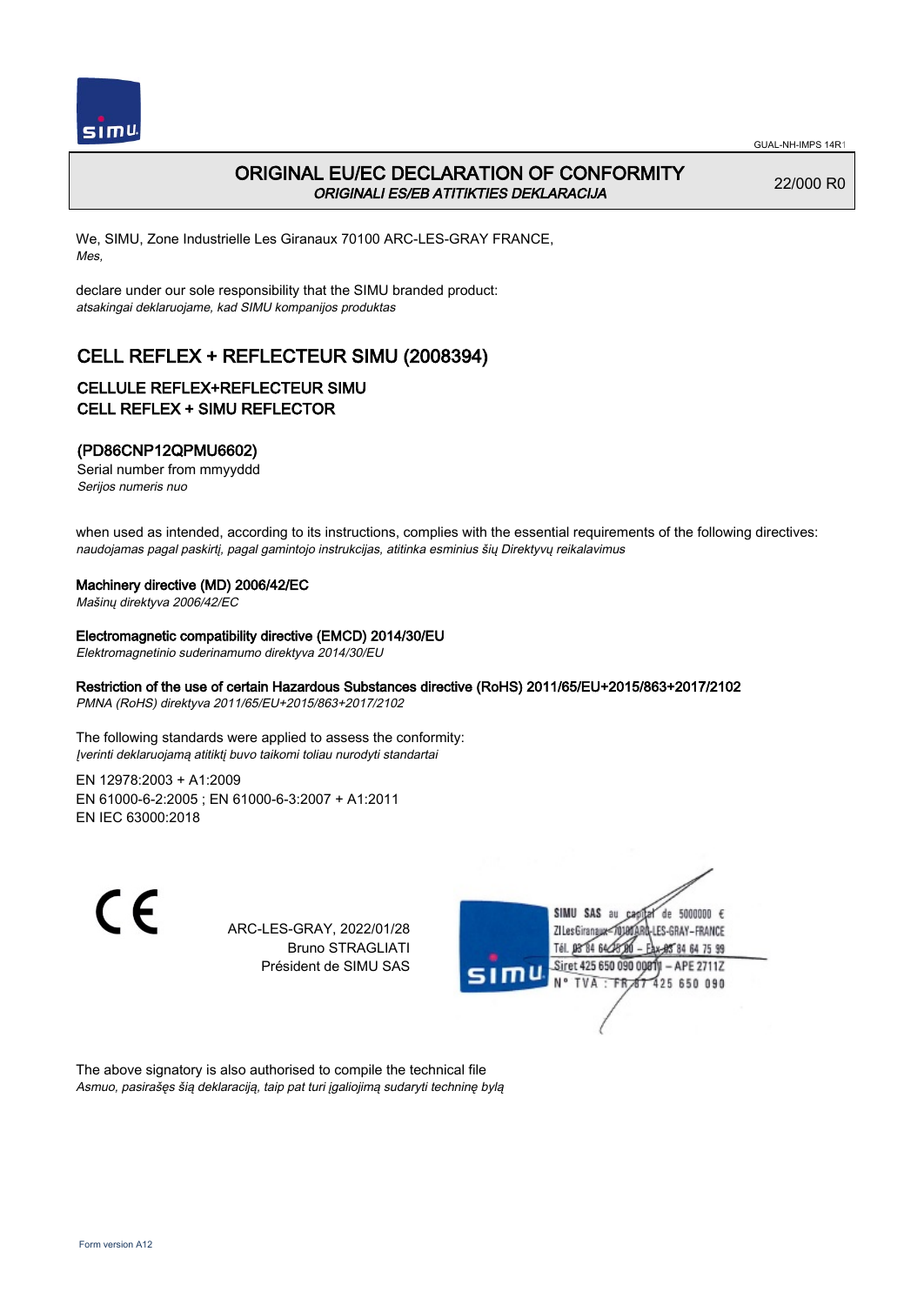

# ORIGINAL EU/EC DECLARATION OF CONFORMITY ES/EK ATBILSTĪBAS DEKLARĀCIJA

22/000 R0

We, SIMU, Zone Industrielle Les Giranaux 70100 ARC-LES-GRAY FRANCE, Mēs,

declare under our sole responsibility that the SIMU branded product: ar pilnu atbildību, apliecinām, ka SIMU zīmola produkti,

# CELL REFLEX + REFLECTEUR SIMU (2008394)

### CELLULE REFLEX+REFLECTEUR SIMU CELL REFLEX + SIMU REFLECTOR

### (PD86CNP12QPMU6602)

Serial number from mmyyddd sērijas numurs no

when used as intended, according to its instructions, complies with the essential requirements of the following directives: ja tie tiek lietoti saskaņā ar norādījumiem, atbilst šo direktīvu pamatprasībām

#### Machinery directive (MD) 2006/42/EC

Mašīnu Direktīva 2006/42/EC

#### Electromagnetic compatibility directive (EMCD) 2014/30/EU

Elektromagnētiskās Savietojamības Direktīva 2014/30/EU

#### Restriction of the use of certain Hazardous Substances directive (RoHS) 2011/65/EU+2015/863+2017/2102

RoHs Direktīva par dažādu bīstamu vielu izmantošanas ierobežošanu elektriskās un elektroniskās iekārtās 2011/65/EU+2015/863+2017/2102

The following standards were applied to assess the conformity: Atbilstības deklarācijas novērtēšanai tiek pielietoti sekojoši standarti

EN 12978:2003 + A1:2009 EN 61000‑6‑2:2005 ; EN 61000‑6‑3:2007 + A1:2011 EN IEC 63000:2018

C F

ARC-LES-GRAY, 2022/01/28 Bruno STRAGLIATI Président de SIMU SAS



The above signatory is also authorised to compile the technical file Iepriekš minētā persona ir pilnvarota sastādīt tehnisko dokumentāciju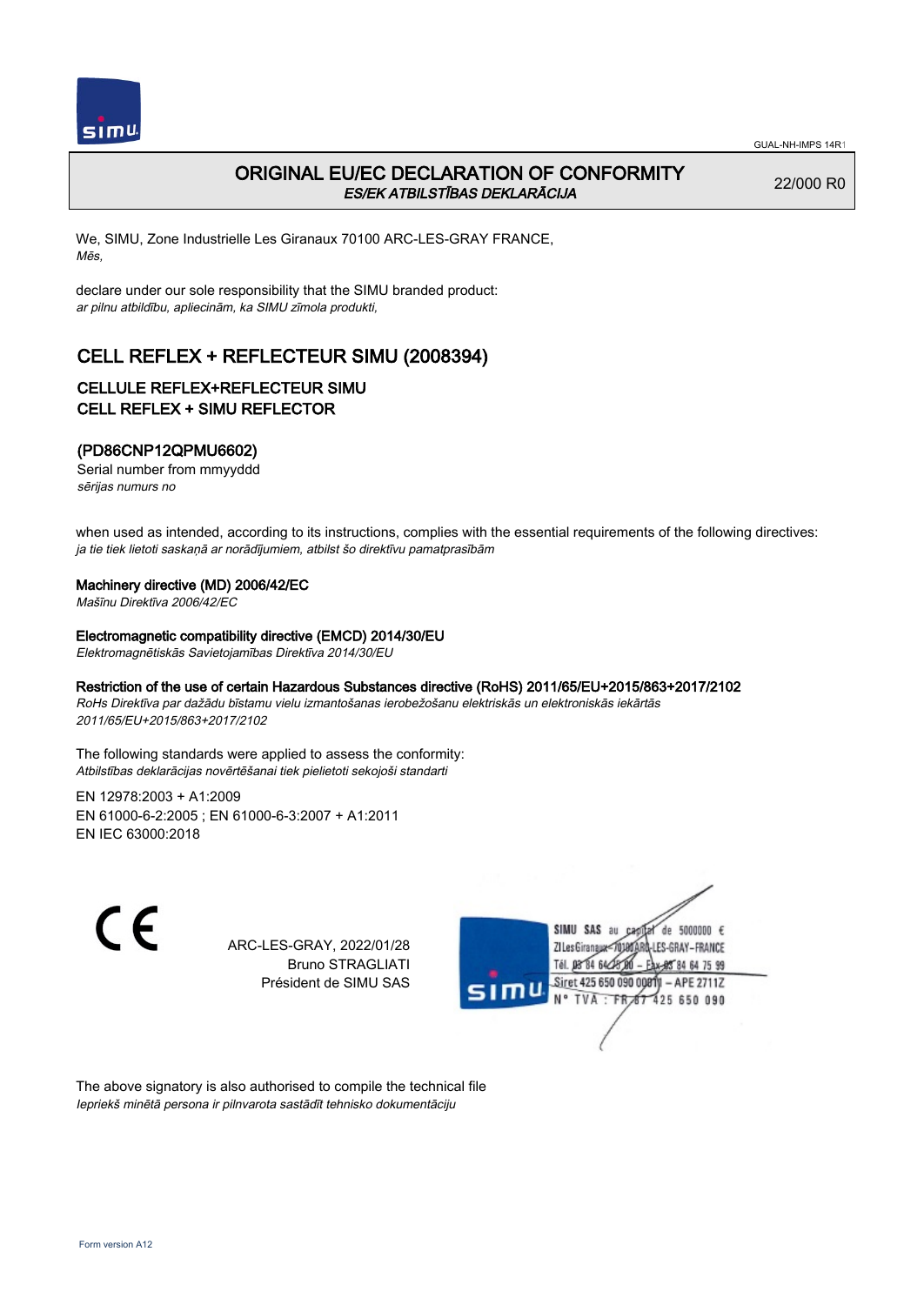

# ORIGINAL EU/EC DECLARATION OF CONFORMITY OORSPRONKELIJKE EU/EG-CONFORMITEITSVERKLARING

22/000 R0

We, SIMU, Zone Industrielle Les Giranaux 70100 ARC-LES-GRAY FRANCE, Wij,

declare under our sole responsibility that the SIMU branded product: verklaren op eigen verantwoordelijkheid dat het produkt van het SIMU

# CELL REFLEX + REFLECTEUR SIMU (2008394)

## CELLULE REFLEX+REFLECTEUR SIMU CELL REFLEX + SIMU REFLECTOR

### (PD86CNP12QPMU6602)

Serial number from mmyyddd Serienummer van

when used as intended, according to its instructions, complies with the essential requirements of the following directives: wanneer gebruikt voor de juiste toepassing voldoet aan de essentiële eisen van de volgende richtlijnen

#### Machinery directive (MD) 2006/42/EC

Machinerichtlijn 2006/42/EC

#### Electromagnetic compatibility directive (EMCD) 2014/30/EU

Richtlijn elektromagnetische compatibiliteit 2014/30/EU

#### Restriction of the use of certain Hazardous Substances directive (RoHS) 2011/65/EU+2015/863+2017/2102

RoHS Richtlijn 2011/65/EU+2015/863+2017/2102

The following standards were applied to assess the conformity: De volgende referentiestandaarden worden toegepast om de overeenstemming te evalueren

EN 12978:2003 + A1:2009 EN 61000‑6‑2:2005 ; EN 61000‑6‑3:2007 + A1:2011 EN IEC 63000:2018

 $\epsilon$ 

ARC-LES-GRAY, 2022/01/28 Bruno STRAGLIATI Président de SIMU SAS



The above signatory is also authorised to compile the technical file De bovengenoemde persoon is ook bevoegd om het technisch dossier samen te stellen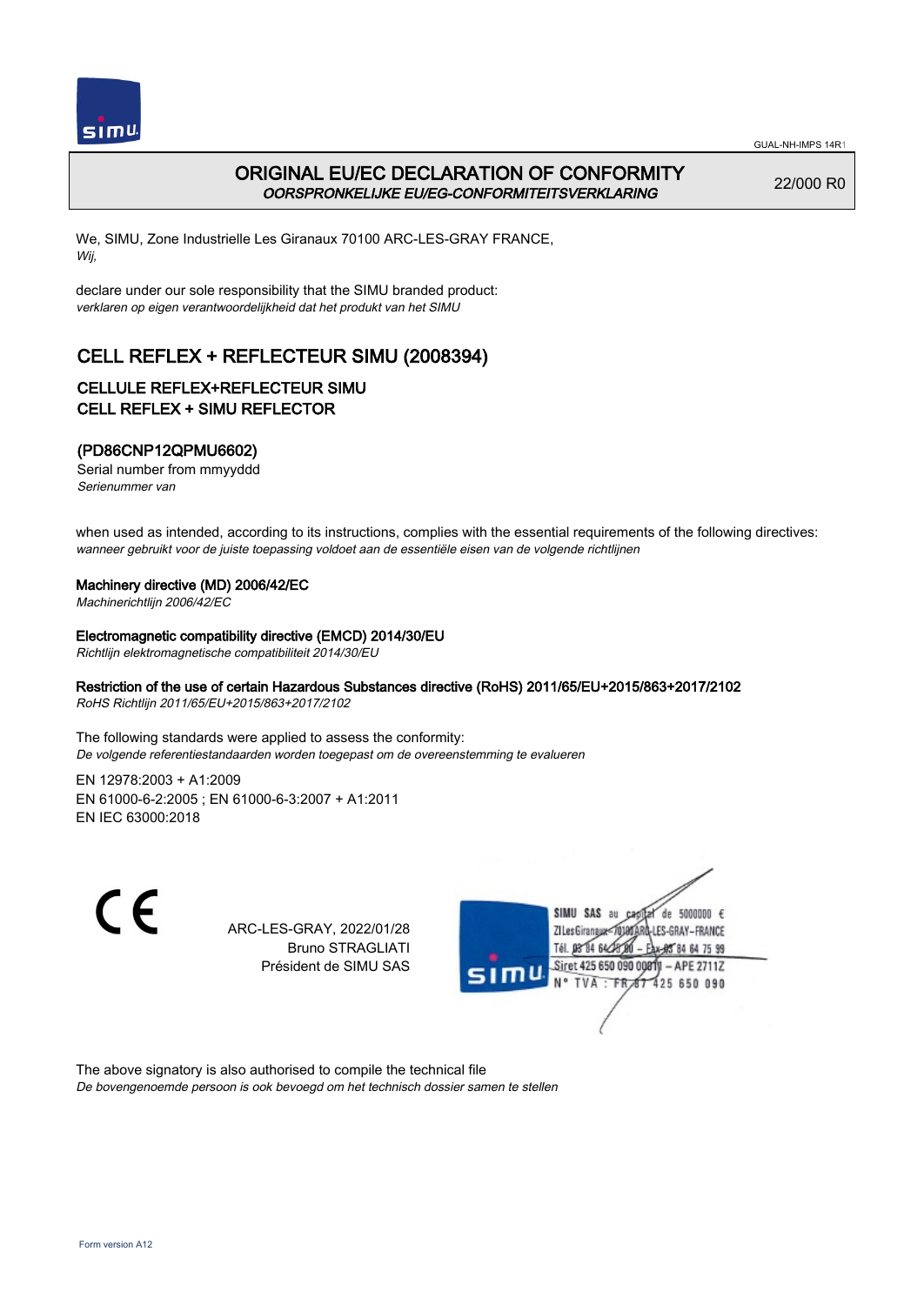

# ORIGINAL EU/EC DECLARATION OF CONFORMITY ORIGINAL EU / CE - ERKLÆRING

22/000 R0

We, SIMU, Zone Industrielle Les Giranaux 70100 ARC-LES-GRAY FRANCE, Vi,

declare under our sole responsibility that the SIMU branded product: erklærer under vårt eneansvar at SIMU merket produkt

# CELL REFLEX + REFLECTEUR SIMU (2008394)

### CELLULE REFLEX+REFLECTEUR SIMU CELL REFLEX + SIMU REFLECTOR

### (PD86CNP12QPMU6602)

Serial number from mmyyddd Serienummer fra

when used as intended, according to its instructions, complies with the essential requirements of the following directives: når de brukes som forutsatt, i henhold til sin instruks, i samsvar med de grunnlegende kravene i følgende direktiver

#### Machinery directive (MD) 2006/42/EC

Maskindirektivet 2006/42/EC

Electromagnetic compatibility directive (EMCD) 2014/30/EU

EMC-dirketivet 2014/30/EU

### Restriction of the use of certain Hazardous Substances directive (RoHS) 2011/65/EU+2015/863+2017/2102

RoHS-direktivet 2011/65/EU+2015/863+2017/2102

The following standards were applied to assess the conformity: Følgende referansestandarder ble brukt for å vurdere samsvar

EN 12978:2003 + A1:2009 EN 61000‑6‑2:2005 ; EN 61000‑6‑3:2007 + A1:2011 EN IEC 63000:2018

 $\epsilon$ 

ARC-LES-GRAY, 2022/01/28 Bruno STRAGLIATI Président de SIMU SAS



The above signatory is also authorised to compile the technical file Ovennevnte underskrevet fullmakt til å utarbeide den tekniske dokumentasjonen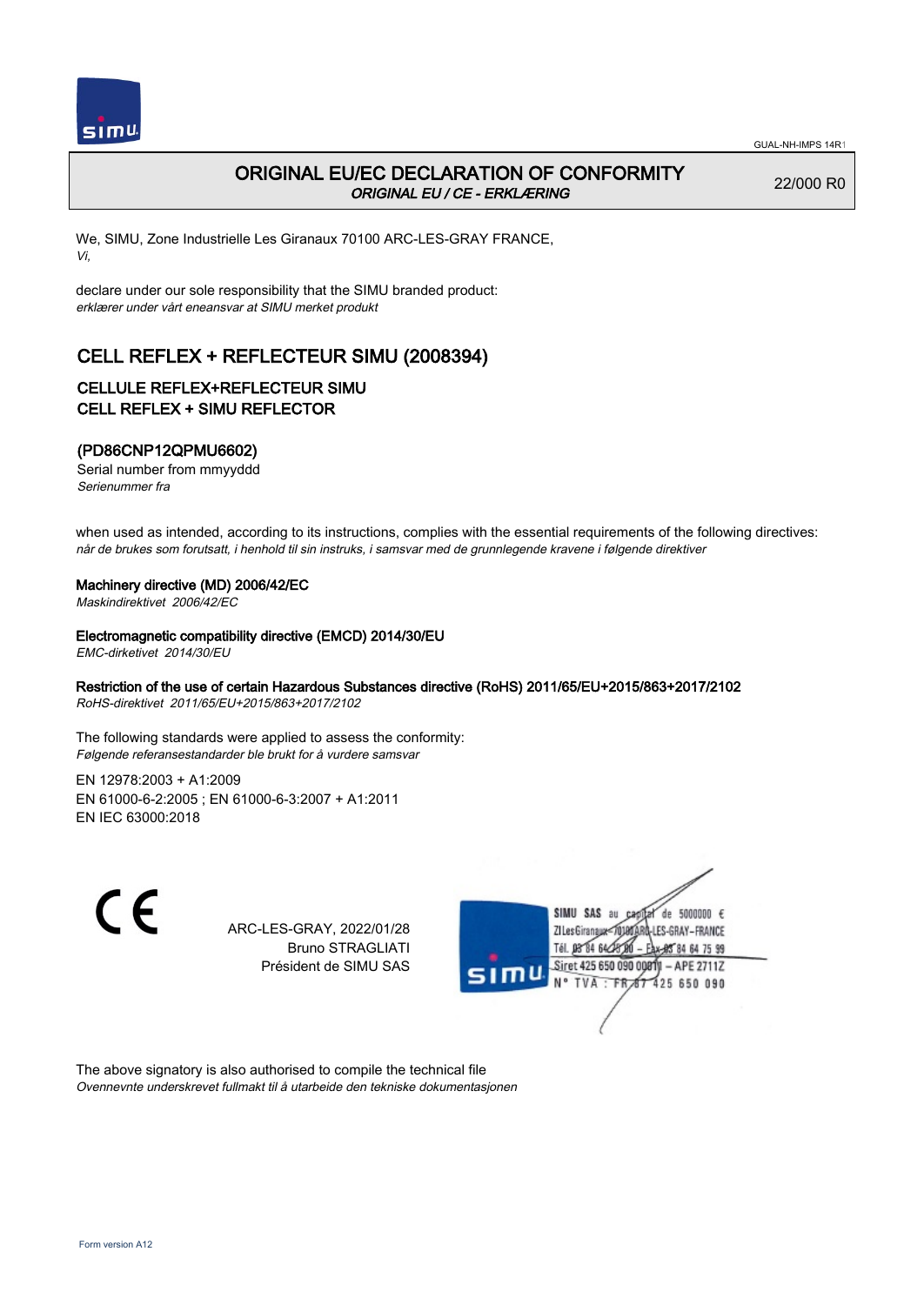

# ORIGINAL EU/EC DECLARATION OF CONFORMITY ORYGINALNA DEKLARACJA ZGODNOŚCI UE/WE

22/000 R0

We, SIMU, Zone Industrielle Les Giranaux 70100 ARC-LES-GRAY FRANCE, My,

declare under our sole responsibility that the SIMU branded product: deklarujemy z pełną odpowiedzialnością, że produkt oznaczony marką SIMU

# CELL REFLEX + REFLECTEUR SIMU (2008394)

### CELLULE REFLEX+REFLECTEUR SIMU CELL REFLEX + SIMU REFLECTOR

### (PD86CNP12QPMU6602)

Serial number from mmyyddd z numerem seryjnym od

when used as intended, according to its instructions, complies with the essential requirements of the following directives: gdy jest używany zgodnie z przeznaczeniem i instrukcjami, spełnia podstawowe wymagania następujących Dyrektyw

#### Machinery directive (MD) 2006/42/EC

Dyrektywa maszynowa 2006/42/EC

#### Electromagnetic compatibility directive (EMCD) 2014/30/EU

Dyrektywa kompatybilności elektromagnetycznej 2014/30/EU

#### Restriction of the use of certain Hazardous Substances directive (RoHS) 2011/65/EU+2015/863+2017/2102

Dyrektywa RoHS 2011/65/EU+2015/863+2017/2102

The following standards were applied to assess the conformity: Do oceny zgodności zostały zastosowane następujące normy

EN 12978:2003 + A1:2009 EN 61000‑6‑2:2005 ; EN 61000‑6‑3:2007 + A1:2011 EN IEC 63000:2018

 $\epsilon$ 

ARC-LES-GRAY, 2022/01/28 Bruno STRAGLIATI Président de SIMU SAS



The above signatory is also authorised to compile the technical file Osoba wskazana powyżej jest również upoważniony do przygotowania dokumentacji technicznej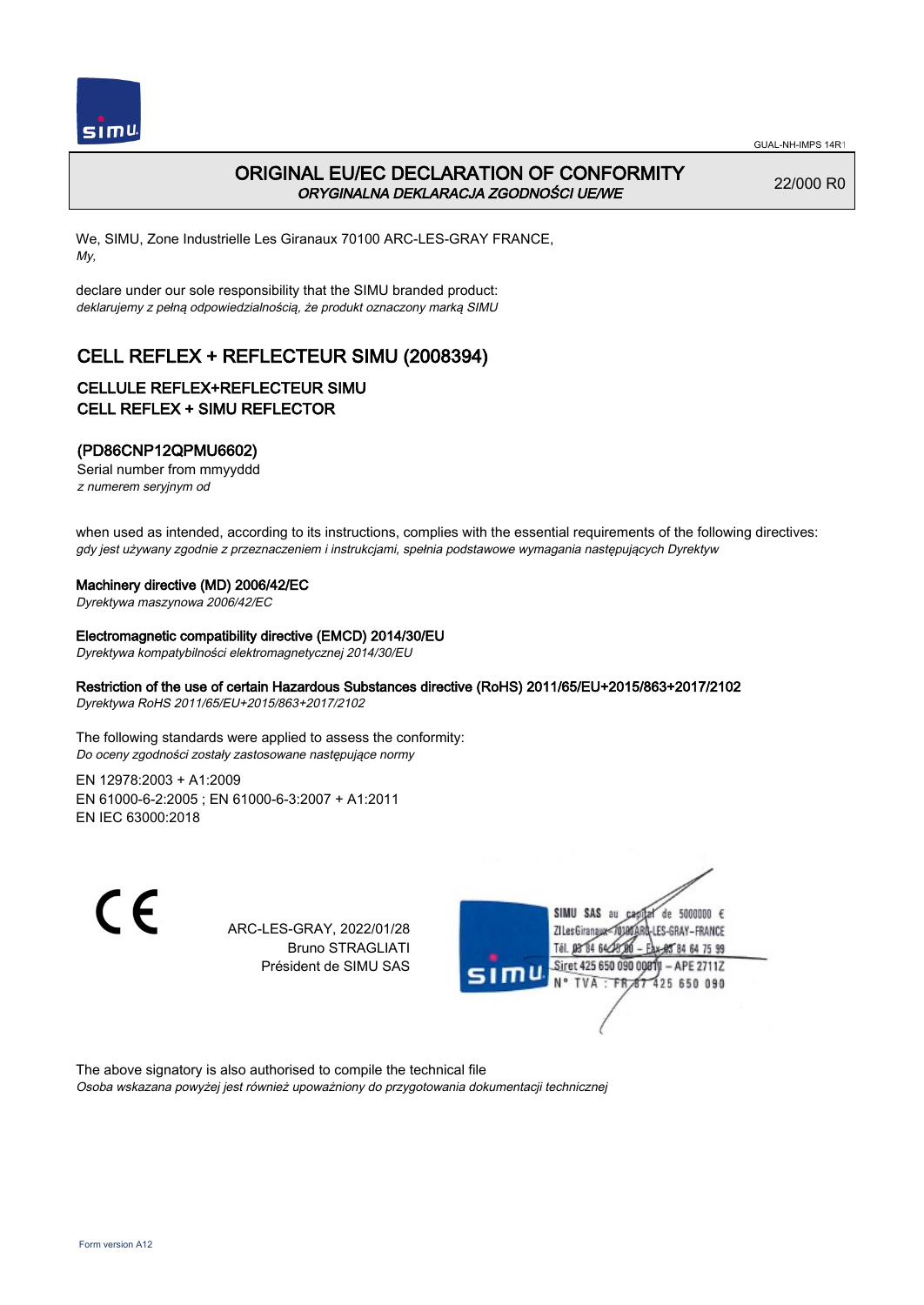

# ORIGINAL EU/EC DECLARATION OF CONFORMITY DECLARAÇÃO UE/CE DE CONFORMIDADE ORIGINAL

22/000 R0

We, SIMU, Zone Industrielle Les Giranaux 70100 ARC-LES-GRAY FRANCE, Nós,

declare under our sole responsibility that the SIMU branded product: declaramos sob nossa única responsabilidade que o dispositivo marca SIMU

# CELL REFLEX + REFLECTEUR SIMU (2008394)

## CELLULE REFLEX+REFLECTEUR SIMU CELL REFLEX + SIMU REFLECTOR

### (PD86CNP12QPMU6602)

Serial number from mmyyddd Número de série desde

when used as intended, according to its instructions, complies with the essential requirements of the following directives: Quando utilizado de acordo com sua a aplicação, segundo as suas instruções, cumpre os requisitos essenciais das seguintes diretivas

#### Machinery directive (MD) 2006/42/EC

Diretiva Máquinas 2006/42/EC

#### Electromagnetic compatibility directive (EMCD) 2014/30/EU

Diretiva compatibilidade electromagnética 2014/30/EU

#### Restriction of the use of certain Hazardous Substances directive (RoHS) 2011/65/EU+2015/863+2017/2102

Diretiva RoHS 2011/65/EU+2015/863+2017/2102

The following standards were applied to assess the conformity: As normas de referência apresentadas em seguida foram aplicadas para avaliar a conformidade

EN 12978:2003 + A1:2009 EN 61000‑6‑2:2005 ; EN 61000‑6‑3:2007 + A1:2011 EN IEC 63000:2018

 $\epsilon$ 

ARC-LES-GRAY, 2022/01/28 Bruno STRAGLIATI Président de SIMU SAS



The above signatory is also authorised to compile the technical file A pessoa nomeada acima também está autorizada a compilar o processo técnico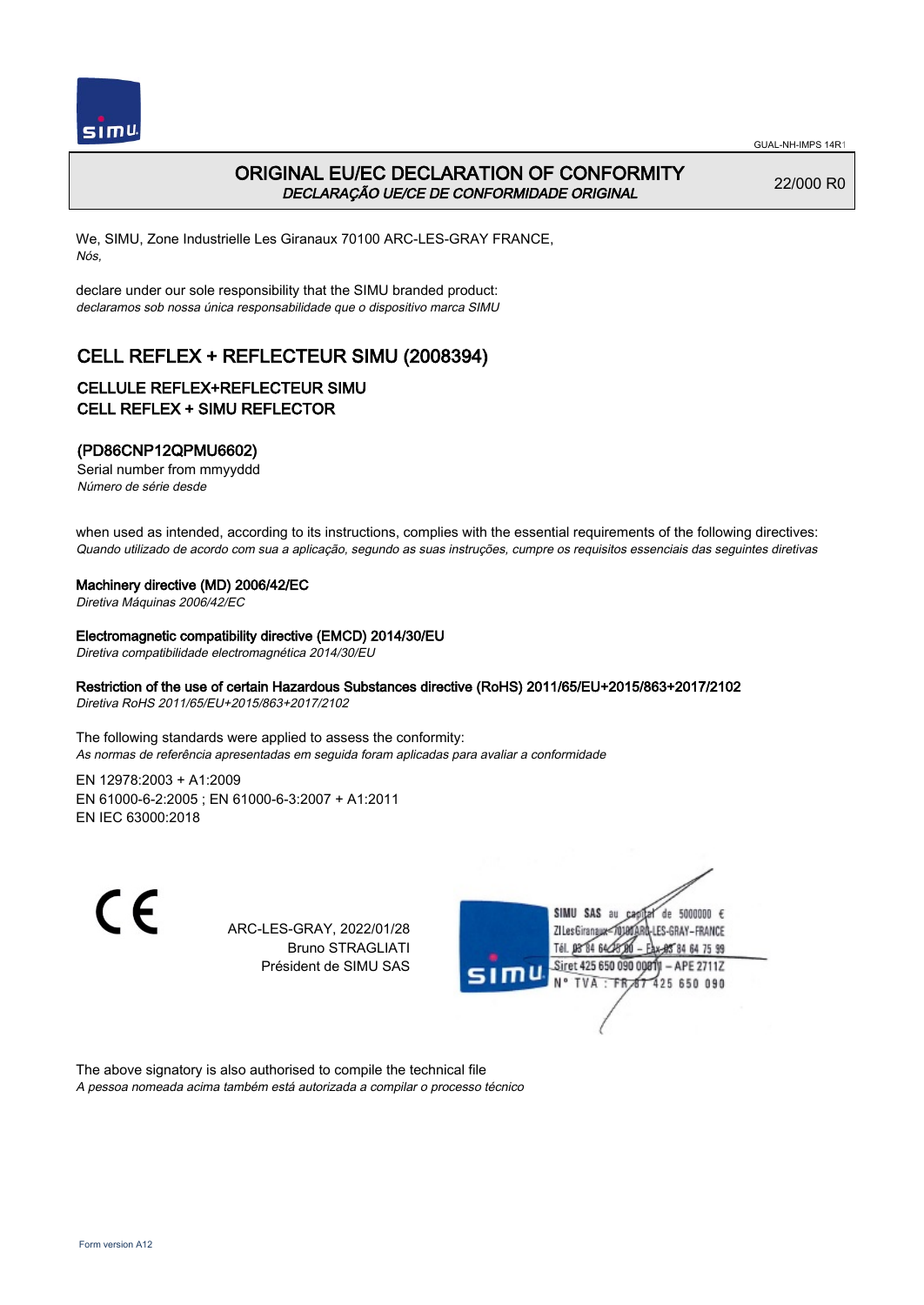

## ORIGINAL EU/EC DECLARATION OF CONFORMITY ORIGINAL EU/EC DECLARAIE DE CONFORMITATE

22/000 R0

We, SIMU, Zone Industrielle Les Giranaux 70100 ARC-LES-GRAY FRANCE, Noi,

declare under our sole responsibility that the SIMU branded product: declarăm pe propria răspundere că produsele marca SIMU

# CELL REFLEX + REFLECTEUR SIMU (2008394)

### CELLULE REFLEX+REFLECTEUR SIMU CELL REFLEX + SIMU REFLECTOR

### (PD86CNP12QPMU6602)

Serial number from mmyyddd Numărul de serie din

when used as intended, according to its instructions, complies with the essential requirements of the following directives: utilizate conform destinaiei lor, aa cum este descris în manualul de utilizare, sunt în conformitate cu cerinele eseniale ale următoarelor directive

#### Machinery directive (MD) 2006/42/EC

Directiva privind echipamentele tehnice 2006/42/EC

#### Electromagnetic compatibility directive (EMCD) 2014/30/EU

Directiva privind compatibilitatea electromagnetică 2014/30/EU

#### Restriction of the use of certain Hazardous Substances directive (RoHS) 2011/65/EU+2015/863+2017/2102

Directiva RoHS 2011/65/EU+2015/863+2017/2102

The following standards were applied to assess the conformity: Următoarele standarde de referină au fost aplicate pentru respectarea conformităii

EN 12978:2003 + A1:2009 EN 61000‑6‑2:2005 ; EN 61000‑6‑3:2007 + A1:2011 EN IEC 63000:2018

C F

ARC-LES-GRAY, 2022/01/28 Bruno STRAGLIATI Président de SIMU SAS



The above signatory is also authorised to compile the technical file Semnatarul de mai sus este, de asemenea, autorizat să întocmească dosarul tehnic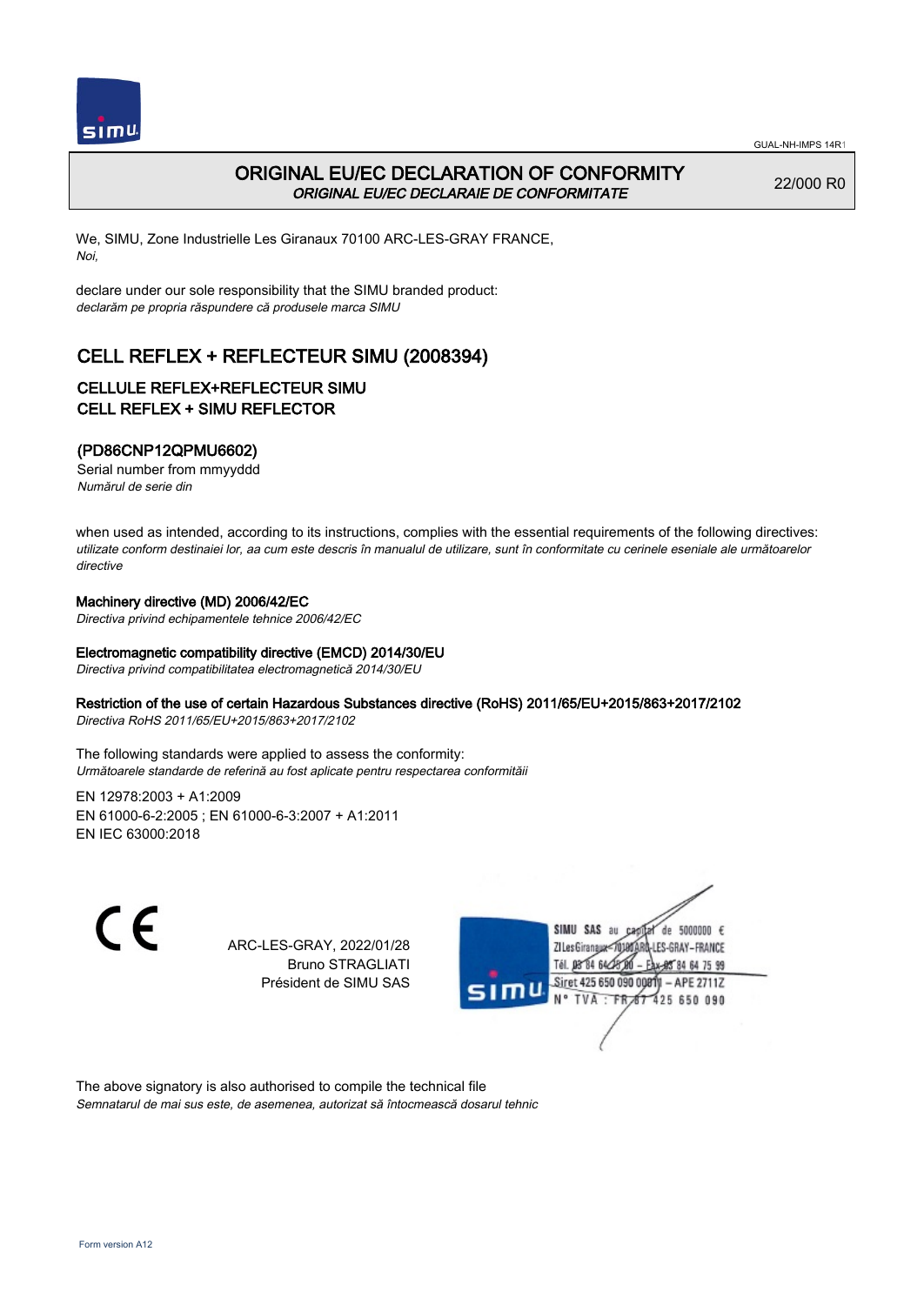

# ORIGINAL EU/EC DECLARATION OF CONFORMITY ORIGINAL EU/EG-FÖRSÄKRAN OM ÖVERENSSTÄMMELSE

22/000 R0

We, SIMU, Zone Industrielle Les Giranaux 70100 ARC-LES-GRAY FRANCE, Vi,

declare under our sole responsibility that the SIMU branded product: försäkrar på eget ansvar att produkten av varumärket SIMU

# CELL REFLEX + REFLECTEUR SIMU (2008394)

### CELLULE REFLEX+REFLECTEUR SIMU CELL REFLEX + SIMU REFLECTOR

### (PD86CNP12QPMU6602)

Serial number from mmyyddd Serienumret från

when used as intended, according to its instructions, complies with the essential requirements of the following directives: uppfyller de grundläggande kraven i följande direktiv när den används på det sätt som avses, i enlighet med bruksanvisningen

#### Machinery directive (MD) 2006/42/EC

Maskindirektivet 2006/42/EC

Electromagnetic compatibility directive (EMCD) 2014/30/EU

EMC-direktivet 2014/30/EU

### Restriction of the use of certain Hazardous Substances directive (RoHS) 2011/65/EU+2015/863+2017/2102

RoHS-direktivet 2011/65/EU+2015/863+2017/2102

The following standards were applied to assess the conformity: Följande referensnormer har tillämpats för att göra en bedömning av överensstämmelsen

EN 12978:2003 + A1:2009 EN 61000‑6‑2:2005 ; EN 61000‑6‑3:2007 + A1:2011 EN IEC 63000:2018

 $\epsilon$ 

ARC-LES-GRAY, 2022/01/28 Bruno STRAGLIATI Président de SIMU SAS



The above signatory is also authorised to compile the technical file Den person som anges ovan är också behörig att ställa samman den tekniska dokumentationen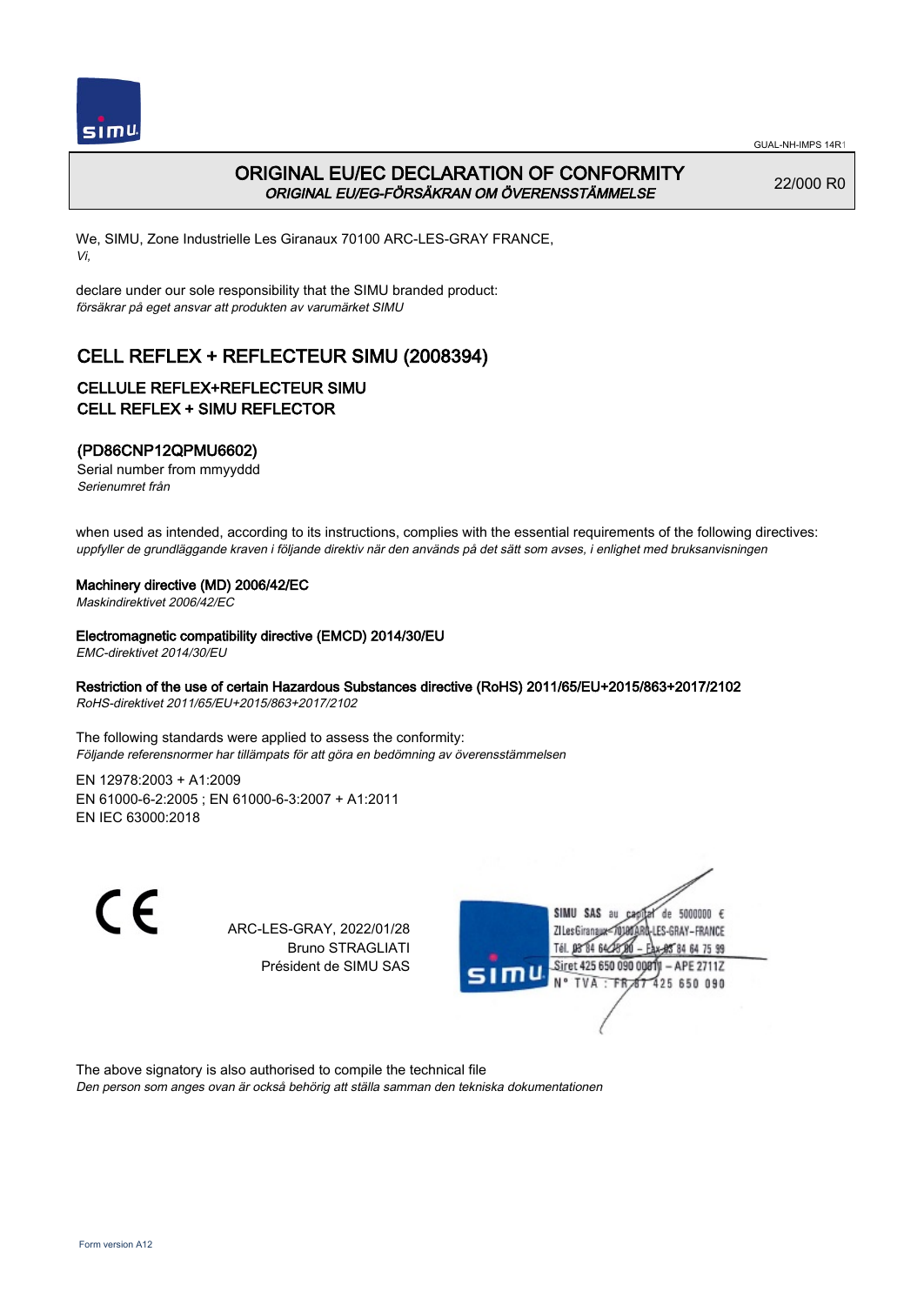

# ORIGINAL EU/EC DECLARATION OF CONFORMITY ORIGINÁLNE VYHLÁSENIE EU/ES O ZHODE

22/000 R0

We, SIMU, Zone Industrielle Les Giranaux 70100 ARC-LES-GRAY FRANCE, My,

declare under our sole responsibility that the SIMU branded product: vyhlasujeme na svoju výlučnú zodpovednosť, že výrobok značky SIMU

# CELL REFLEX + REFLECTEUR SIMU (2008394)

## CELLULE REFLEX+REFLECTEUR SIMU CELL REFLEX + SIMU REFLECTOR

### (PD86CNP12QPMU6602)

Serial number from mmyyddd Seriové číslo od

when used as intended, according to its instructions, complies with the essential requirements of the following directives: ak je používaný v súlade s účelom použitia a s návodom, spĺňa základné požiadavky týchto smerníc

#### Machinery directive (MD) 2006/42/EC

Smernica o strojových zariadeniach 2006/42/EC

#### Electromagnetic compatibility directive (EMCD) 2014/30/EU

Smernica o elektromagnetickej kompatibilite 2014/30/EU

#### Restriction of the use of certain Hazardous Substances directive (RoHS) 2011/65/EU+2015/863+2017/2102

Smernica o obmedzení používania určitých nebezpečných látok v elektrických a elektronických zariadeniach 2011/65/EU+2015/863+2017/2102

The following standards were applied to assess the conformity: Pre posúdenie zhody boli použité následujúce normy

EN 12978:2003 + A1:2009 EN 61000‑6‑2:2005 ; EN 61000‑6‑3:2007 + A1:2011 EN IEC 63000:2018

C F

ARC-LES-GRAY, 2022/01/28 Bruno STRAGLIATI Président de SIMU SAS



The above signatory is also authorised to compile the technical file uvedená osoba je tiež osoba zodpovedná za vypracovanie technickej dokumentácie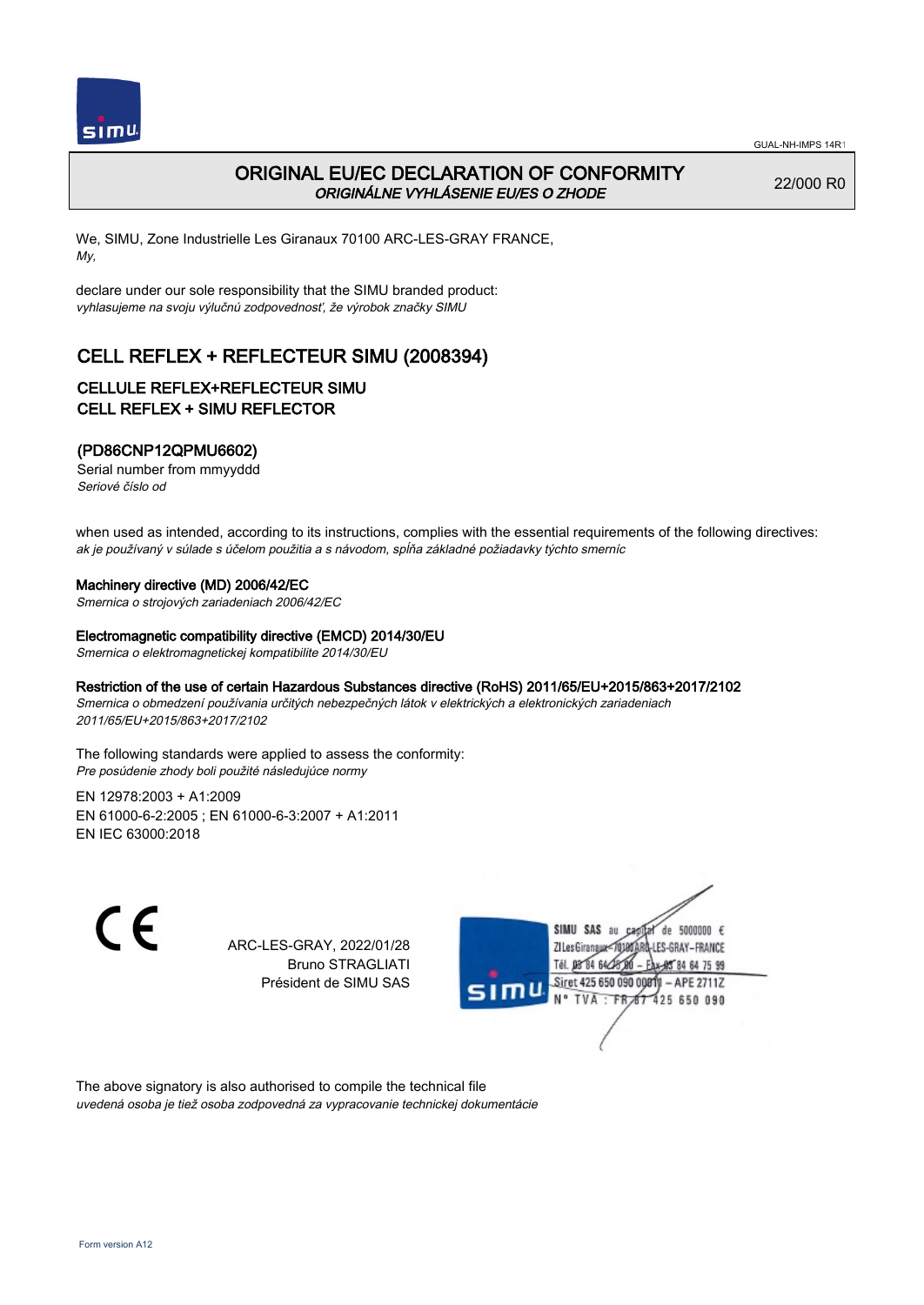

# ORIGINAL EU/EC DECLARATION OF CONFORMITY IZJAVA O SKLADNOSTI / IZJAVA O LASTNOSTIH

22/000 R0

We, SIMU, Zone Industrielle Les Giranaux 70100 ARC-LES-GRAY FRANCE, Mi,

declare under our sole responsibility that the SIMU branded product: S polno odgovornostjo izjavljamo, da izdelki blagovne znamke SIMU

# CELL REFLEX + REFLECTEUR SIMU (2008394)

### CELLULE REFLEX+REFLECTEUR SIMU CELL REFLEX + SIMU REFLECTOR

### (PD86CNP12QPMU6602)

Serial number from mmyyddd 'Serijska številka

when used as intended, according to its instructions, complies with the essential requirements of the following directives: ko se uporabljajo v skladu z namembnostjo in navodili, ustrezajo bistvenim zahtevam naslednjih direktiv

#### Machinery directive (MD) 2006/42/EC

Direktiva o strojih 2006/42/EC

#### Electromagnetic compatibility directive (EMCD) 2014/30/EU

Direktiva o elektromagnetni združljivosti 2014/30/EU

#### Restriction of the use of certain Hazardous Substances directive (RoHS) 2011/65/EU+2015/863+2017/2102

Direktiva RoHS 2011/65/EU+2015/863+2017/2102

The following standards were applied to assess the conformity: Za preverjanje skladnosti so bili uporabljeni naslednji standardi

EN 12978:2003 + A1:2009 EN 61000‑6‑2:2005 ; EN 61000‑6‑3:2007 + A1:2011 EN IEC 63000:2018

 $\epsilon$ 

ARC-LES-GRAY, 2022/01/28 Bruno STRAGLIATI Président de SIMU SAS



The above signatory is also authorised to compile the technical file Podpisnik, naveden zgoraj, je pooblaščen tudi za pripravo tehnične dokumentacije